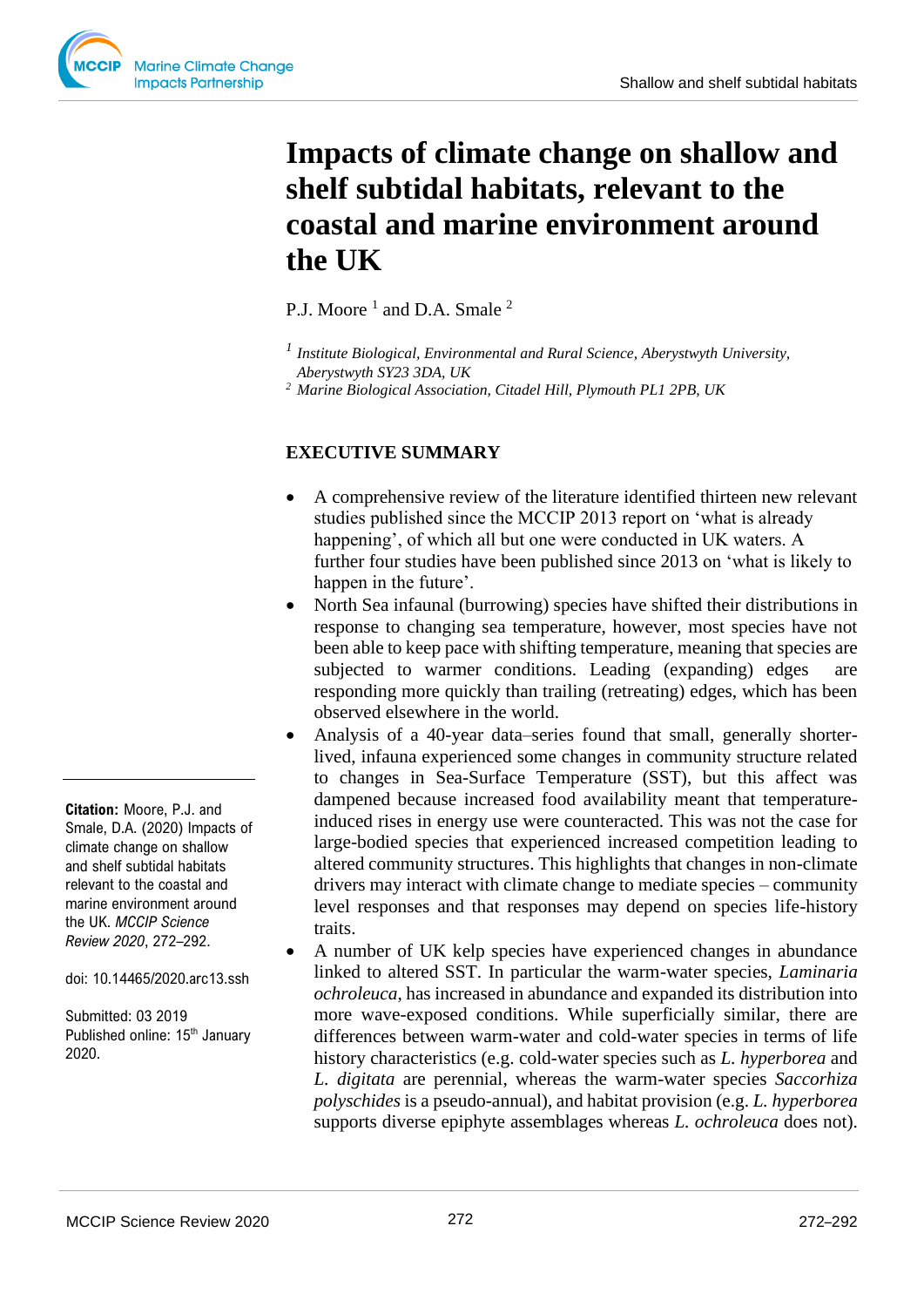Therefore, changes in the relative abundance of warm- and cold-water kelp species are likely to alter the structure, functioning, and ecosystem services provided by kelp forests, as these species continue to alter their biogeographic distributions in response to climate change.

- A number of studies have used modelling approaches to predict changes in the distribution and/or abundance of kelp and cold-water corals at the UK scale, and benthic infauna and epifauna within the North Sea. All suggest significant shifts in species ranges into the future leading to altered community structures. This is likely to have implications for foodweb dynamics, fisheries, carbon cycling and ultimately human society.
- Collectively this review has highlighted new evidence for changes in species abundance and distribution in response to climate change, which in some instances has altered community structure and potentially ecosystem functioning. Of concern is that studies are limited to a small number of species and/or regions.

# **1. INTRODUCTION**

The current review provides a comprehensive overview of the evidence for climate-change impacts on biological systems that have occurred since the last shallow and shelf seas MCCIP Annual Report Card released in 2013, by focusing on invertebrates and macroalgae from both hard and soft substrates. A brief overview of past evidence is provided in places for context. The review excludes fish, plankton and invasive species which are included in separate report cards. Seagrass is also not included as it is covered by the accompanying intertidal habitats MCCIP report (Mieszkowska *et al*., 2020).

Climate change is leading to increases in ocean temperature, changes to ocean chemistry, sea-level rise, changing salinities and oceanographic patterns and increased extreme events including storminess and marine heatwaves (Stocker, 2013). The main focus of this report is the observed responses of biota to changes in ocean temperature, as this is the primary climate driver for which time–series observations exist. There is a large body of experimental evidence for the impacts of ocean acidification, which has mostly focused on single species experiments over short timescales. These studies have demonstrated positive, negative and neutral effects of ocean acidification on species physiology, demography and ecology (see reviews Harvey *et al.* 2013; Kroeker *et al.* 2013 for details). While negative impacts on individual species and communities cannot be ruled out, to date there has been no observed impact of altered ocean chemistry in UK waters. Stochastic events are increasingly being seen as key drivers of species-range shifts and community re-organisation. Evidence is provided below on the biological impacts of extreme storm events. While these storms cannot be attributed (nor ruled out) to anthropogenic climate change they provide insight into the likely impacts of such increased storminess. Marine heatwaves (MHWs) have also recently been shown to be a key driver of species range shifts (Wernberg *et*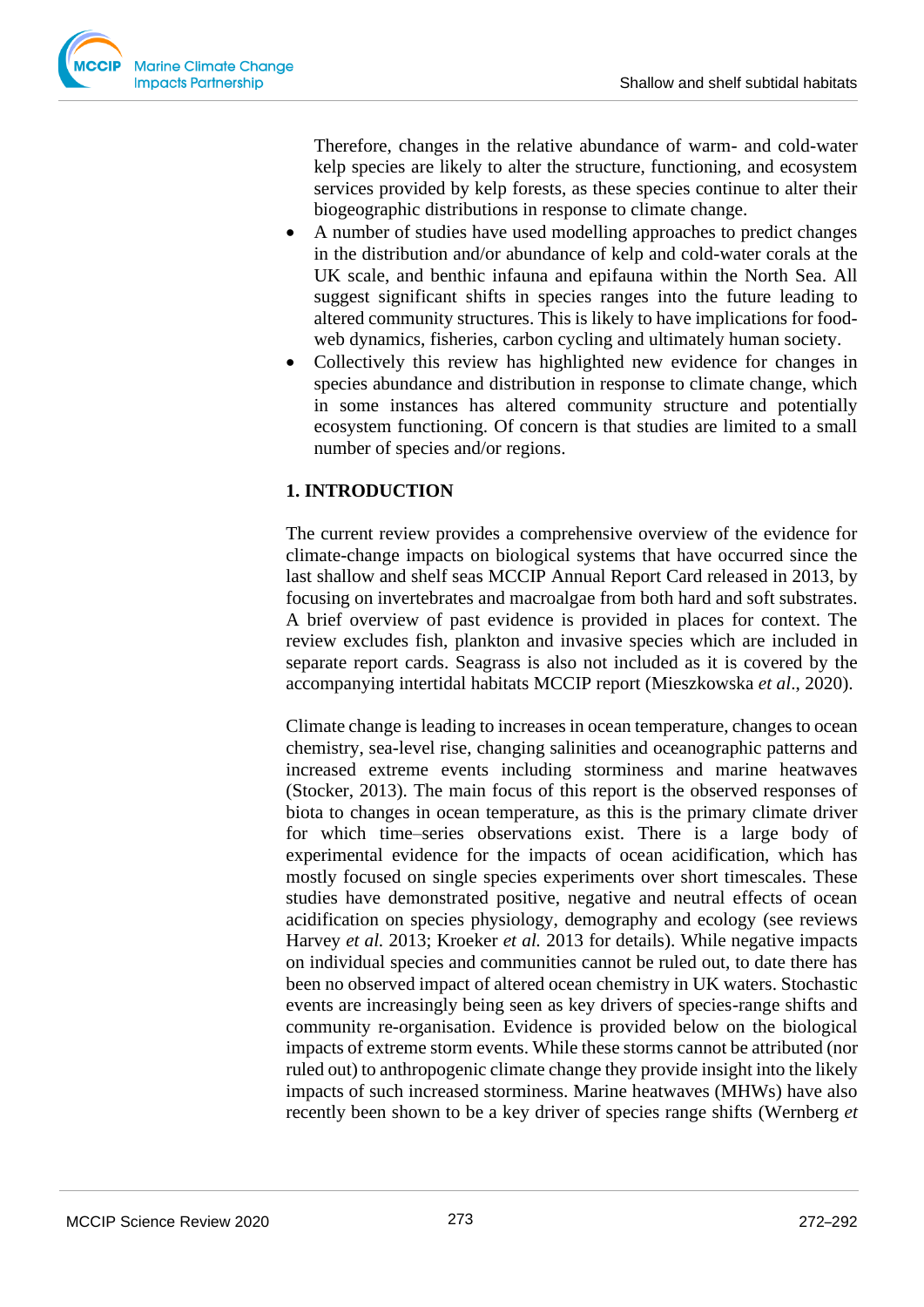*al.,* 2016; Oliver *et al.,* 2018), with recent analyses demonstrating that MHWs have increased in frequency and duration over the last 100 years linked with increases in Sea-Surface Temperature (SST) (Oliver *et al.,* 2018). Further, MHWs are predicted to increase in frequency, spatial extent and duration into the future (Frölicher *et al.,* 2018). While there is currently no published evidence of the impacts of MHWs in shallow and shelf seas in UK waters, this is likely to change into the future.

The annual report focuses on climate mediated biological responses to climate change, however, it is important to note that a range of anthropogenic and non-anthropogenic drivers interact with climate change affecting biological systems. While increasingly sophisticated analyses are enabling these different stressors to be disentangled it is not always possible to do so, particularly with observational field data such as that presented in this review.

There are subheadings for specific regions and where regional subheadings are missing this means that evidence does not exist for that region.

# **2. WHAT IS ALREADY HAPPENING**

## **2.1 Soft-sediment**

## *North Sea*

There is a long history of marine research in the North Sea with large-scale investigations showing the structure and distribution of North Sea macrofauna is influenced by temperature, differing water masses, sediment type and food supply (Reiss *et al.* 2010; Kroencke *et al.* 2011). There are numerous North Sea time–series studies, some going back many decades, which have provided and continue to provide evidence for the impacts of climate change on soft-sediment communities. For example, the 'Dove Time Series' located off the north-east coast of England provides the UK's longestexisting soft benthic time–series record with biannual (spring and autumn) surveys conducted for the last 40 years. This time–series has played an important role in identifying phase shifts and changes in community structure related to extrinsic drivers. For example, changes in population and community structure have been linked to year-to-year variation in SST and/or changes in pelagic primary production (Buchanan *et al.,* 1978; Buchanan and Moore, 1986; Buchanan, 1993; Frid *et al.,* 1996). The time–series records show that the North Sea has become warmer and more productive over time, which has coincided with a dampening of observed fluctuations in assemblage structure (Frid *et al.,* 2009). Studies conducted in north-east England, but not as part of the Dove Time Series, have also demonstrated the importance of temperature in structuring benthic communities with warmer temperatures, associated with a positive North Atlantic Oscillation Index (calculated as the difference in surface sea-level pressure between the Subtropical (Azores) High and Subpolar Low) in the preceding year, resulting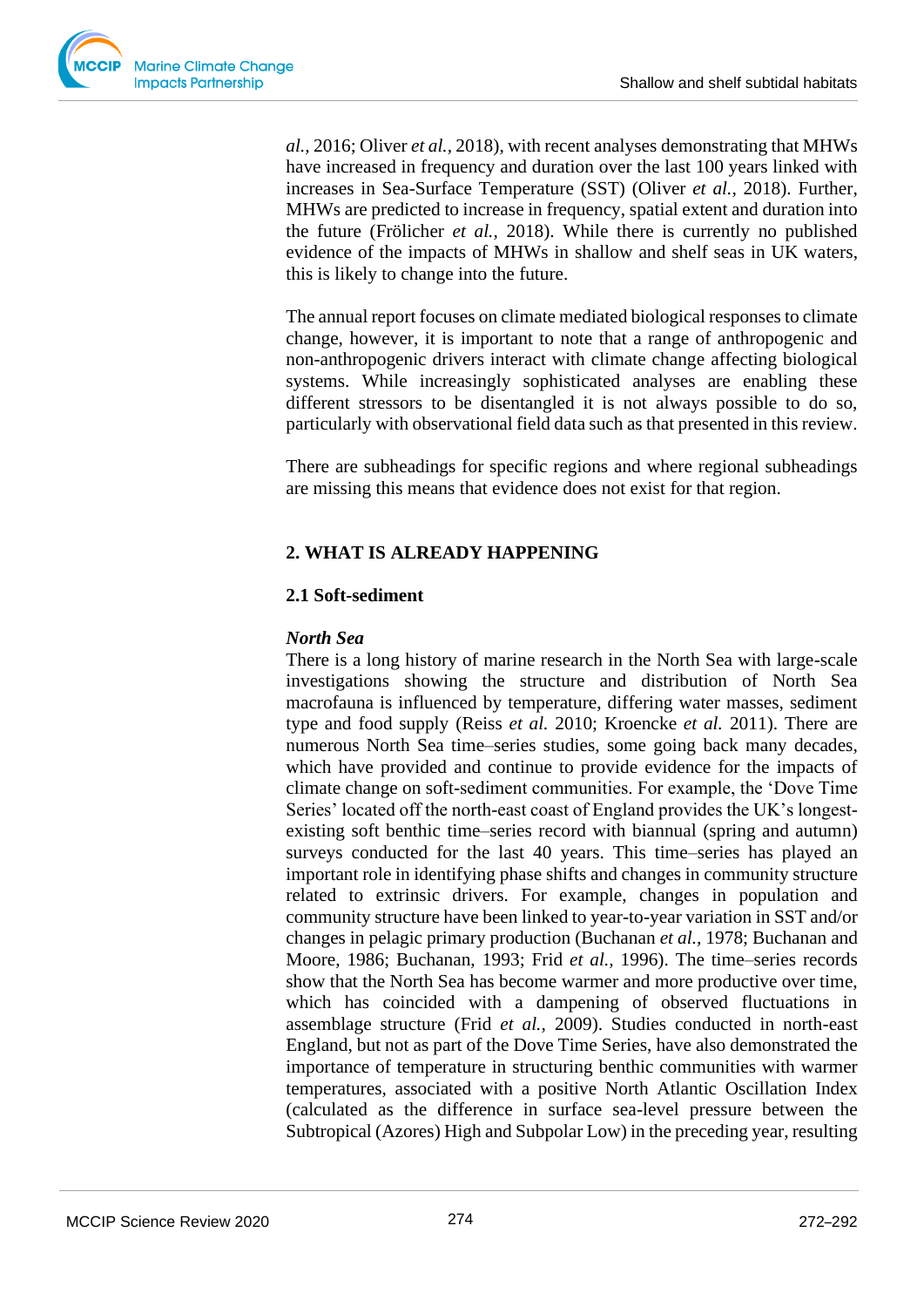in reduced densities and diversity of species (Rees *et al.,* 2006). Since the last MCCIP report card a number of studies have analysed/reanalysed time–series data to understand changes in distribution, abundance and community structure in relation to increased temperature.

Hiddink *et al.* (2015) examined geographical and bathymetric shifts of 65 benthic infaunal invertebrates in the North Sea comparing distributions in 1986 with those of 2000. They went on to determine whether these species were tracking their thermal niche by examining whether these species were tracking the direction and speed of shifts in temperature isotherms (Velocity of Climate Change, VoCC) using minimum, maximum and mean SST and Sea Bottom Temperature (SBT). They found temperatures had increased throughout the North Sea coinciding with a north-westerly shift (rangecentre, leading and trailing edge) and deepening of many species ranges, mirroring results observed for fish in the North Sea (Perry *et al.,* 2005; Dulvy *et al.,* 2008). In particular, leading edges expanded faster than trailing edges (Hiddink *et al.,* 2015), which has also been noted in global-scale analyses (Poloczanska *et al.,* 2013). Distributional shifts (centroid 3.8-7.3 km per year interquartile range) lagged behind shifts in SBT and SST (8.1 km per year) suggesting species were not able to track climate warming and were therefore experiencing warmer temperatures (Hiddink *et al.,* 2015), which in the long term could affect performance (e.g. growth, reproduction, survival). Mean SST VoCC accurately predicted the direction and magnitude of distributional centroid shifts, while maximum SST VoCC was a good predictor of the same for trailing edges, suggesting that these metrics could be used to predict future distributional shifts. SBT was not a good predictor for range shifts, and no good predictor was found for leading edge expansion (Hiddink *et al.,* 2015). While the authors do not speculate why SBT is not a good predictor of species range shifts, other studies have suggested that changes in productivity (potentially mediated by warmer SST) and hence food supply can be an important driver of community structure, dampening the effects of warming (Clare *et al.,* 2017; see below). This may explain why SBT is a poor predicator and why species are not keeping pace with VoCC.

While Hiddink *et al.* (2015) were looking at range shifts within the North Sea, Neumann *et al.* (2013) highlighted the range expansion of the angular crab, *Goneplax rhomboids*, from North-east Atlantic coasts into the Moray Firth (2000) and southern North Sea (Oyster Ground, 2003) driven by increased SBT and favourable prevailing hydrodynamic conditions. This perhaps counter intuitive eastwards and southern shift in species ranges into the North Sea has also been observed in intertidal species (Mieszkowska *et al.,* 2006) with the explanation that these shifts are likely a response to the cooler North Sea becoming warmer and more habitable for species that have historically been limited to the warmer North-East Atlantic (Mieszkowska *et al.,* 2006).

Species range shifts in response to climate change and there idiosyncratic nature is likely to lead to altered patterns of community structure. Clare *et al*.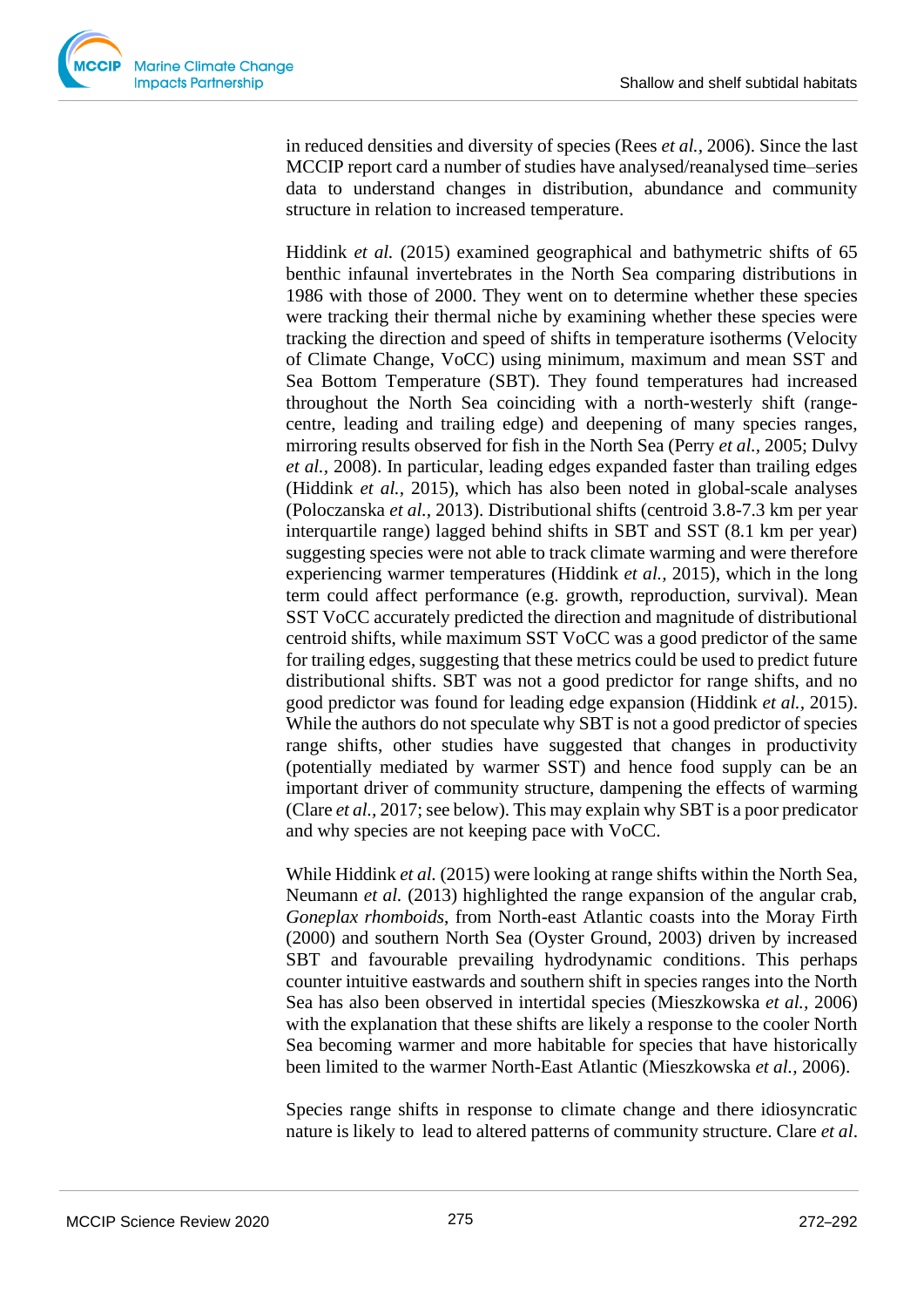

(2017) analysed data from station M1 of the Dove Time Series (1972–2012) to investigate the influence of changes in SST and primary productivity (a proxy for food availability) on benthic community structure. In general, large, long-lived fauna experienced changes in relative abundance concordant with changes in food availability. The authors suggest that increased detrital production allowed species that were food limited to increase in abundance and out compete species that had lower energy requirements leading to the observed changes (Clare *et al.,* 2017). They also found that small, generally shorter-lived fauna, experienced some changes in community structure related to changes in SST, but this effect was dampened as food availability increased (Clare *et al.,* 2017). The authors suggest that increased food availability nullified the effect of increased temperatures because there was sufficient food to meet the increased metabolic demands associated with increased temperatures. Pelagic primary production is under climatic influence (Behrenfeld *et al.,* 2006; Boyce *et al.,* 2010; Blanchard *et al.,* 2012), with some studies, at a global scale, suggesting increased SST will lead to reduced primary productivity (Behrenfeld *et al.,* 2006). At a regional scale the patterns are more complex, but for much of the British Isles, with the exception of the west coasts of Ireland and Scotland, a negative relationship between increasing SST and primary productivity has been observed (Dunstan *et al.,* 2018). Such a reduction in primary productivity with increased SST is therefore likely to lead to food shortages for smaller bodied infauna and increased community fluctuations. This study highlights that understanding the mechanisms leading to change can provide important predictive insights as well as demonstrating that other drivers of distribution and abundance can mask the impacts of increased ocean temperature.

## *Western English Channel*

The western English Channel forms part of the boundary between cool boreal and warmer Lusitanian waters and has served as an important area to monitor the impacts of environmental change on marine organisms (see Southward *et al,.* 2005 for a review). There have, however, been few studies on the effects of climate change on subtidal benthic soft-sediment communities. One such study compared benthic communities sampled in 1958/59 with those sampled in 2006 and found no broadscale temporal differences related to warming, although four warm-water affinity species were detected in the later survey, but not in the earlier one (Hinz *et al.,* 2011). The authors suggest this could have been in response to climate warming (Hinz *et al.,* 2011).

More recently, Navarro-Barranco *et al.* (2017) investigated changes in amphipod assemblages between 2008–2014 at station L4, which forms part of the Western Channel Observatory

[\(https://www.westernchannelobservatory.org.uk\)](https://www.westernchannelobservatory.org.uk/) and is one of the most wellstudied marine areas in Europe. Amphipod abundance, richness and community structure were influenced by seasonal and year-to-year variability, however, increased SBT resulted in a significant increase in amphipod abundance and richness with this environmental driver accounting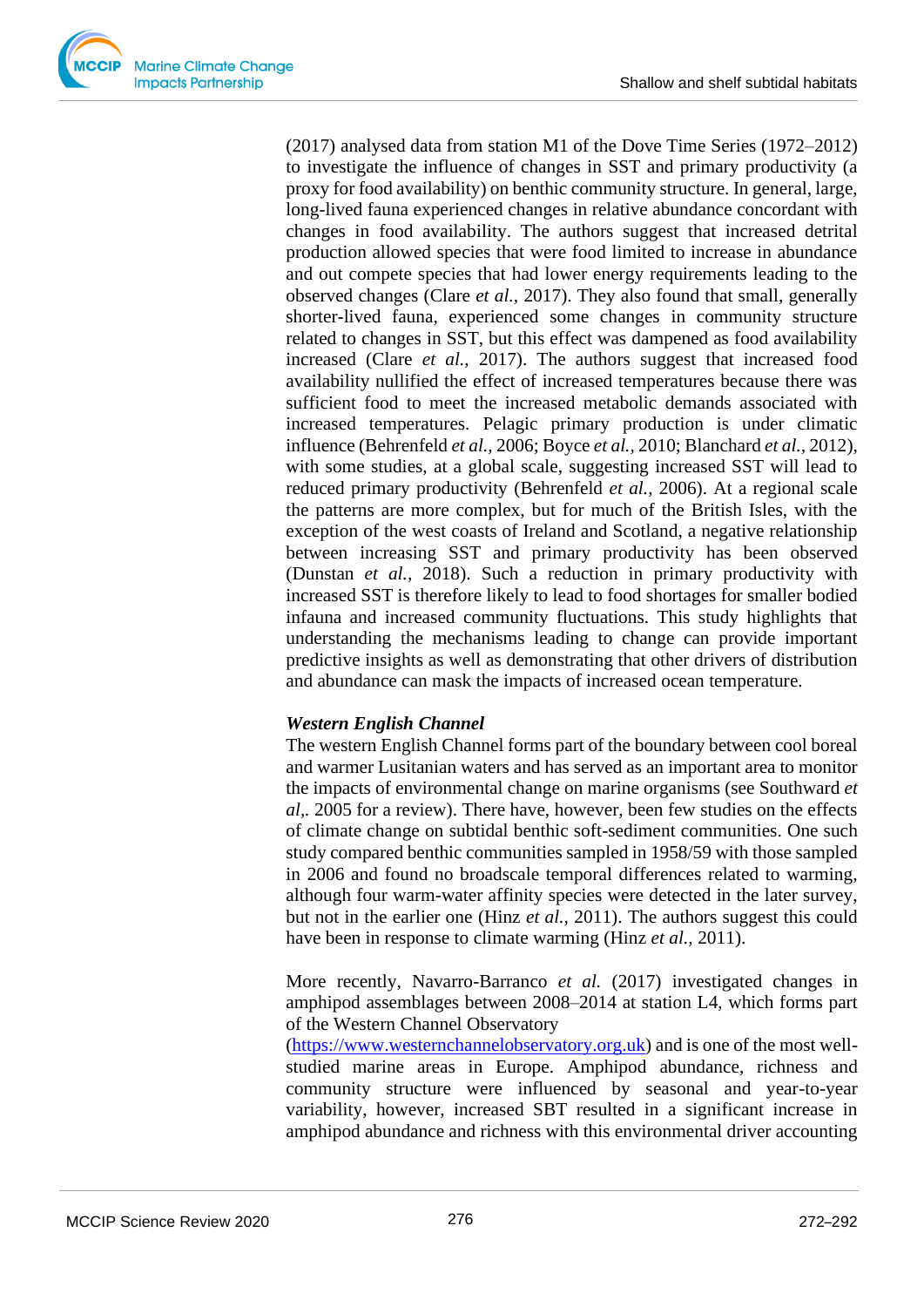for 57% and 23% of the variability in abundance and richness, respectfully (Navarro-Barranco *et al.,* 2017). The other environmental drivers examined (phytoplankton biomass and chlorophyll *a* concentration) had no significant influence on amphipod numbers, even though these drivers have been shown to be important in other coastal areas (Zhang *et al.,* 2015), suggesting food limitation is not driving amphipod dynamics in this system (Navarro-Barranco *et al.,* 2017). The authors highlight the potential for amphipods to be included as climate indicator species.

# **2.2 Hard-substrate**

## **Canopy-forming algae**

Although there are no regional or UK monitoring programmes of subtidal hard-substrate habitats there has been a considerable increase in the number of studies exploring the impacts of climate change on subtidal kelps and kelp forests since the last MCCIP review in 2013. These studies have included collation and analysis of existing data as well as the collection of new contemporary data. Much of this work has been regionally focused, particularly in south-west England, but some UK wide studies have also been conducted. Previous MCCIP Report Cards have noted a decrease in the abundance of *Alaria esculenta* around south-west England, near its southern range limit (Vance, 2004). Anecdotal observations of an increase in *Saccorhiza polyschides* intertidally (but see quantitative analysis below) have also been noted (Birchenough *et al.,* 2013).

# *UK overview*

Yesson *et al.* (2015) collated and analysed data on changes in large UK brown algal abundance based on national and regional surveys, museum databases and literature searches that spanned the period 1974–2010. While the number of sites sampled and observations varied between species, some general trends were observed. At the UK scale, *Chorda filum*, *Laminaria ochroleuca*, *Saccharina latissima* all reduced in abundance, however, for the warm-water species, *L. ochroleuca,* this was not related to changes in temperature. Four kelp species showed significant relationships between abundance patterns and SST with *C. filum* abundance positively correlated with winter SST whereas *L. digitata*, *L. hyperborea* and *S. latissima* abundance was negatively correlated with winter SST. Interestingly for the cold-water species, *L. digitata* and *L. hyperborea,* abundance was positively correlated with summer SST. Abundance also varied across regions with a general pattern of relative stability or increased abundance through time in northern regions (Scotland, northern England) and a reduction in abundance in southern regions (southwest England; see regional sections, below). While this data provides a comprehensive review of regional changes in macroalgal abundance not all changes were related to SST and it should be noted that 74% of site level studies were based on just two time points with only 3% of sites having four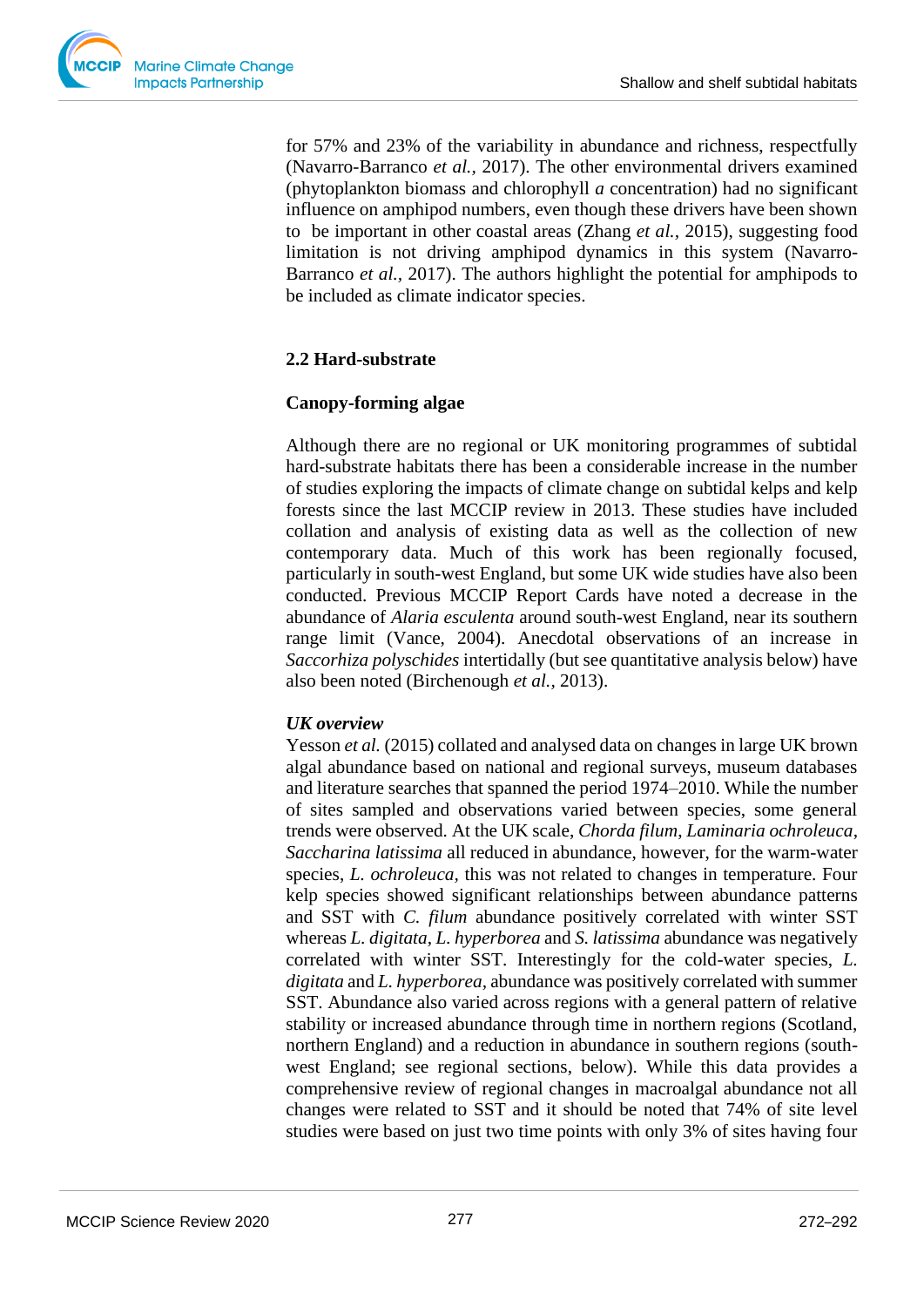

temporal observations for any species and therefore the data are better interpreted at a UK rather than regional scale. Moreover, many of the recent observations were based on intertidal data. Kelp species are considered subtidal, with a limited number of species exposed to air on low spring tides. Subtle changes in atmospheric pressure influence tidal ranges and therefore apparent changes in abundance could be a function of different tidal heights between sampling periods. Results for kelp species from this study should therefore be interpreted with some caution.

## *English Channel, Western English Channel and Celtic Sea*

The warm-water species, *L. ochrolueca*, reaches its northern range limit in the Western English Channel Channel and Celtic Seas, while the cold-water species, *A. esculenta*, reaches its southern range limit in the same region with both species proposed as good indicators for climate-driven changes in abundance and distribution (Mieszkowska *et al.,* 2006; Smale *et al.,* 2014).

There has been an observed increase in the abundance of *L. ochroleuca* linked to increases in SST at sites around Plymouth, the Scilly's and Lundy, with this species becoming a significant member of the kelp assemblage and in some cases the species dominant (Plymouth and Isles of Scilly) (Smale *et al.,* 2014; Teagle and Smale 2018). In contrast, others have suggested an overall decline in this species at sites off Plymouth and the Scilly Isles, however, this decline was not linked to changes in summer or winter SST (Yesson *et al.,* 2015). The contradiction in results between these studies may be a product of the different methodologies used. Yesson *et al.* (2015) collated their data from a variety of sources including surveys undertaken intertidally. In contrast, Smale *et al.* (2014) and Teagle and Smale (2018) surveys were undertaken subtidally. While *L. ochroleuca* can be found in the low intertidal, generally below the *L. digitata* zone (King *et al.,* 2017b), this species is predominantly found subtidally and therefore intertidal surveys may not accurately capture changes in abundance (see above).

Declines in abundance were also noted for *S. polyschides* in the Western English Channel and Celtic Seas and *C. filum* and *L. hyperborea* in the English Channel (Yesson *et al.* 2015). While the decline in *S. polychides* was not related to changes in SST, at the UK scale, the declines in *L. hyperborea* and *C. filum* were correlated with SST (see above). In a comparison of *L. hyperborea* abundance between 1999 and 2013 there was no change noted at a single subtidal site off Plymouth (Smale *et al.,* 2014). Declines in the abundance of *A. esculenta* have been previously observed in this region (Vance, 2004), however, the more detailed study of (Yesson *et al.,* 2015) suggests a non-significant increasing trend in abundance unrelated to temperature for this species. While declines in the dominant intertidal/ shallow subtidal kelp *L. digitata* have not been observed in the UK, declines have been observed along the Brittany, Normandy and French English-Channel coasts which have been linked to harvesting pressures as well as climate change (Raybaud *et al.,* 2013). Given that *L. digitata* found in south-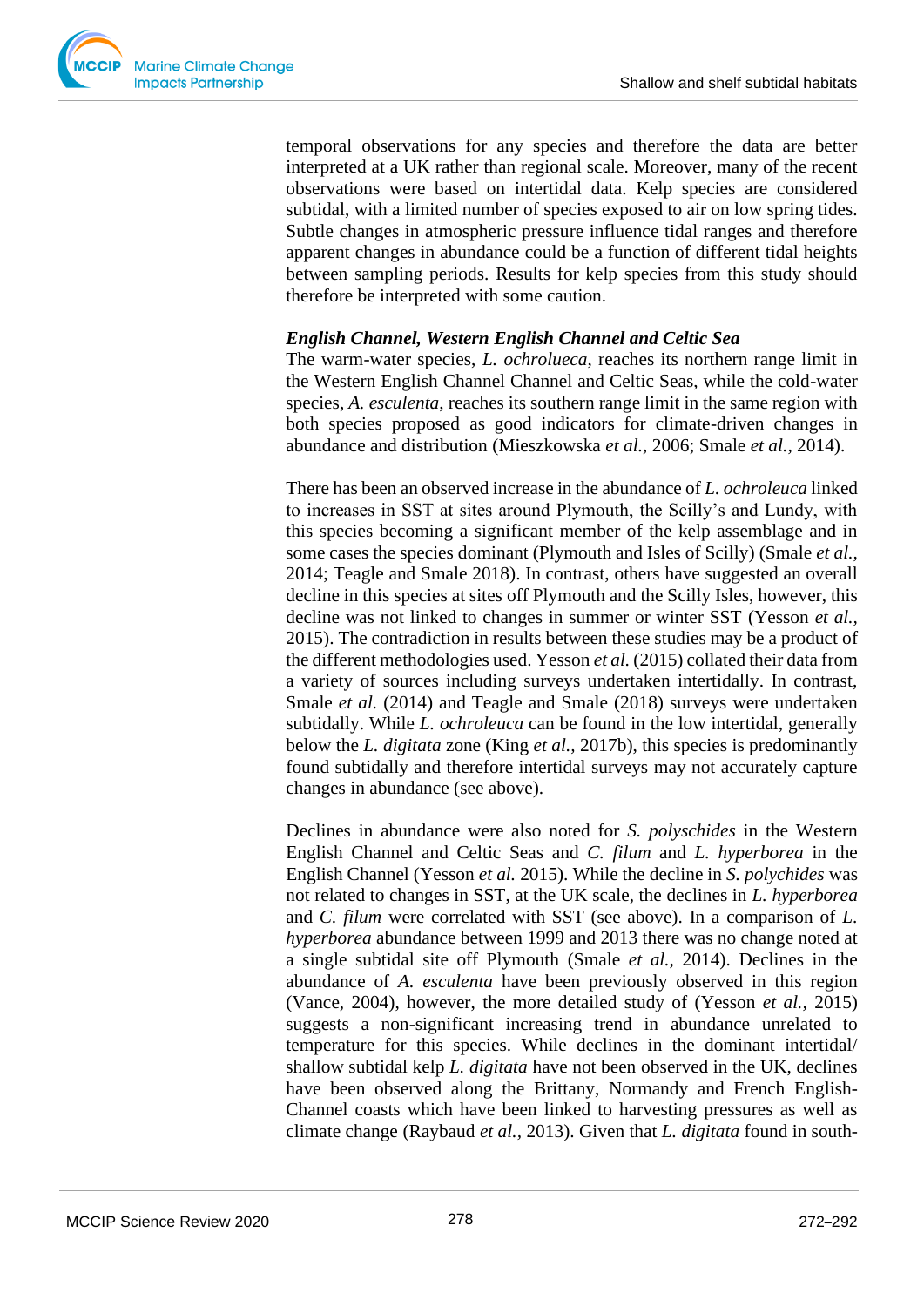

west England occupies the same temperature isotherm as French populations (King *et al.,* 2017b) it is highly likely that *L. digitata* abundance will decline in the western English Channel in the not too distant future (see Section 3.2).

Changes in subtidal macroalgal distribution have also been noted, with recent analysis comparing historical (1951–1999) and contemporary (2000–2013) data showing *L. ochroleuca* to have expanded its range from 32 to 60 recorded sites off Plymouth with this species expanding onto moderately-exposed coastlines where it had previously been absent (Smale *et al.,* 2014). These authors noted that this change in distribution has coincided with a period of rapid warming in the area (Smale *et al.* 2014).

In addition to increases in ocean temperatures, climate change is predicted to result in increased storm events. The North-East Atlantic storm season of 2013–14 was particularly severe with two 1-in-30 year events occurring. Smale and Vance (2015) investigated the impacts of these storms on monospecific kelp stands of *L. hyperborea* and mixed stands of *L. hyperborea*, *S. latissimi* and *L. ochroleuca*. They found no difference in *L. hyprborea* abundance before or after the storms. In contrast, there was a reduction in the abundance of *S. latissimi* and *L. ochroleuca* after the storm season, leading to an overall reduction in kelp abundance within mixed stands. *L. ochroleuca* is already expanding its range into more wave exposed sites (Smale *et al.* 2014) and there is evidence that this species is increasing in abundance in other locations. It is therefore likely that kelp forest resistance to storm disturbance will erode with increased storminess (Smale and Vance 2015).

## *Irish Sea*

Significant increases in the in the abundance of *C. filum*, *L. hyperborea* and *S. polychides* have been observed, correlated to increases in summer and winter SST at the UK scale (Yesson *et al.,* 2015). At the regional scale, however, the drivers of change are difficult to determine with the quality of the data (see above).

## *Western Scotland*

*A. esculenta* has increased in abundance over the last few decades in western Scotland, but this was not correlated with summer or winter SST (Yesson *et al.,* 2015).

## *North Sea*

*L. digitata* has increased in abundance in the northern North Sea (Yesson *et al.,* 2015), which at the UK scale was linked to changes in summer and winter SST.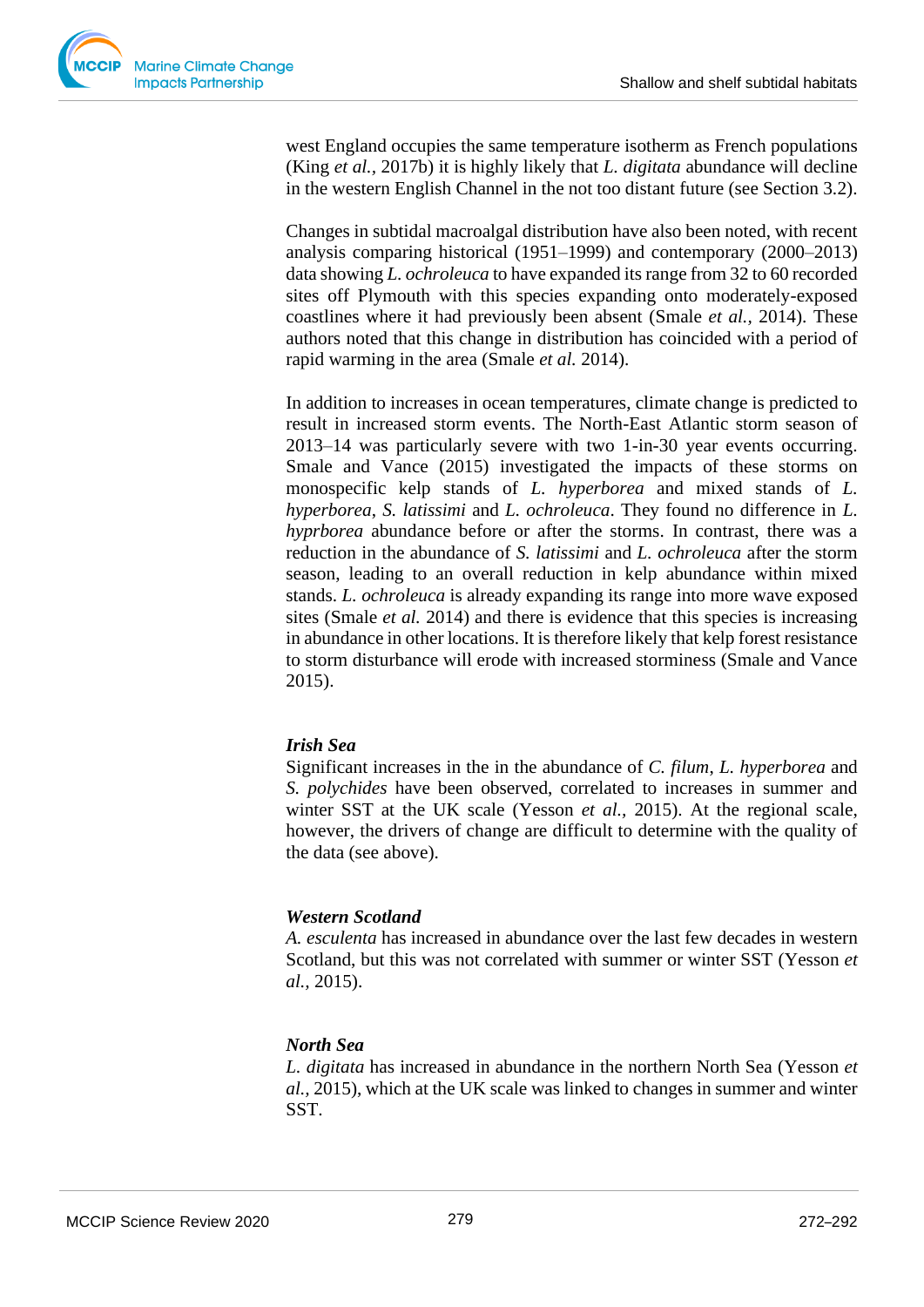

#### **Subtidal invertebrates**

#### *Celtic Sea: Severn Estuary/ Bristol Channel*

Long-term monitoring of crustacean populations based on standardised monthly sampling at Hinkley Point power station since the 1980s have demonstrated changes in the abundance of shrimps (*Crangon crangon*, *Pandalus montagui*, Pasiphaea sivado), prawns (*Palaemon serratus*), crabs (*Necora puber*, *Polybius henslowii*, *Carcinus maenas*) and mysids (*Schistomysis spiritus*, *Gastrosaccus spinifer*, *Mesodopsis slabberi*, *Neomysis integer*) (Henderson and Bird 2010; Henderson *et al.* 2011) as well as changes in breeding activity/ success of two mysid species (*M. slabberi*, *S. spiritus*) (Plenty, 2012). It has been suggested that these changes may be linked to climate warming (Birchenough *et al.,* 2013), however, quantitative evidence for climate mediated changes only exist for *P. montagui*, *P.serratus* and *C. crangon* (Henderson and Bird, 2010; Plenty, 2012). Other identified drivers include changes in North Atlantic Oscillation Index (NAOI) (e.g. *C. crangon*; Henderson *et al.,* 2011), density dependent control (e.g. *C. crangon*; Henderson *et al.,* 2006) and changes in salinity (e.g. *P. montagui*, *P. serratus*, *C. maenas*; Henderson *et al.,* 2011), while no climate drivers have been found to explain changes in the abundance of other species (e.g. *Pasiphaea sivado*; Henderson *et al.,* 2011).

More-recent analysis of the same data set spanning 1988–2013 has found that both mysid and caridean decapod richness and abundance has increased, however, this is unrelated to water temperature, salinity, NAOI or winter (Dec–Feb) NAOI, which, with the exception of NAOI, did not change over the time–series study period (Plenty *et al.,* 2018). This study also demonstrated a weak, but significant, change in community structure through time, which seemed to be strongly related to changes in abundance (Plenty *et al.,* 2018). Analysis suggests that this pattern of community change was not driven by water temperature, salinity, NAOI or winter NAOI. The authors state that the likely drivers of change are improved water quality over climate change (Plenty *et al*., 2018). This study highlights the importance of considering both climate and non-climate drivers of change and the difficulties in separating complex interacting stressors.

## *Northern Ireland*

Goodwin *et al.* (2013) compared community structure and the presence/absence of species with warmer and cooler water affinities from before 1986 (surveys undertaken between 1982 and 1986) and post-2006 (surveys undertaken between 2006 and 2009) in three subtidal (>15m depth) mixed-sediment locations in Northern Ireland (Rathline Island, Skerries, Strangford Lough). They showed that benthic communities had changed at all three locations between the two time periods, however, most of these changes were driven by species at the centre of their biogeographical ranges, and therefore were unlikely to be in response to warming (Goodwin *et al.,* 2013). When the authors focused on changes in the frequency of occurrence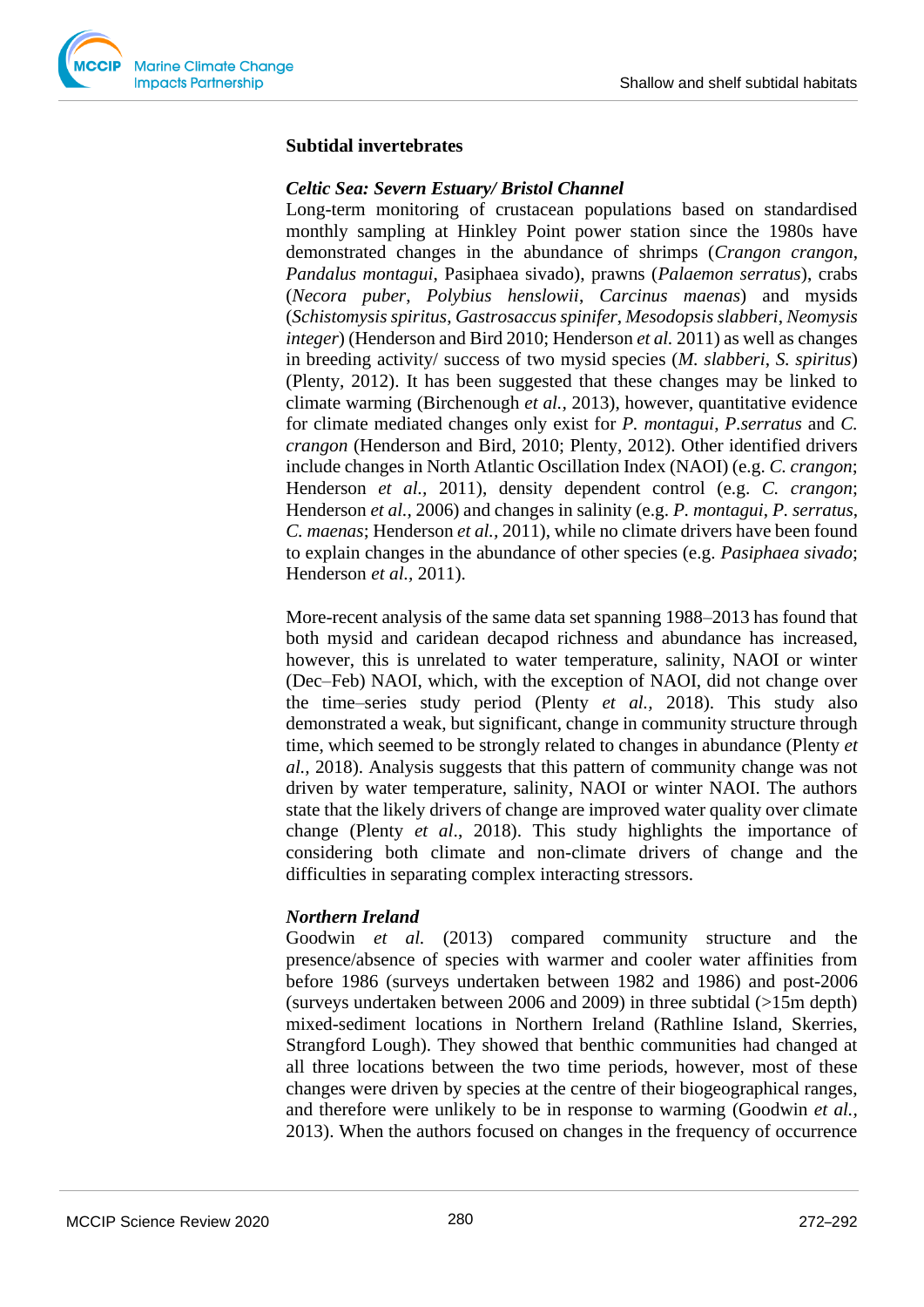of species at their range margins they found little evidence for decreases in cold-water species, however, warm-water species increased at two of the three locations investigated (Skerries and Strangford Lough) with the authors linking these changes to rising SST (Goodwin *et al.,* 2013). Similar positive responses to warming have been experimentally demonstrated for epifaunal species from the United States at their northern range margin (Lord and Whitlatch, 2015). The authors also found changes in the spatial distribution of a number of species between the two time periods. Of 13 cold-water affinity species, seven reduced their distributional range (Table 1) while six showed no change or an unclear change. 19 warm-water affinity species increased their distribution, seven decreased (Table 1) and 18 showed no or an unclear change (Goodwin *et al.,* 2013). Other studies have also shown that leading edges are responding faster than trailing edges (Poloczanska *et al.,* 2013).

*Table 1: Cold-water and warm-water affinity species that either increased or decreased their distribution between pre-1986 and post-2006 in three locations in Northern Island. (Based on data from Goodwin* et al.*, 2013.)*

| <b>Cold-water</b>     | Warm-water               | <b>Warm-water</b>   |
|-----------------------|--------------------------|---------------------|
| decreasing            | increasing               | decreasing          |
| Antedon petasus       | Archidistoma aggregatum  | Diazona violacea    |
| Cuthona concinna      | Axinella damicornis      | Galathea nexa*      |
| Diphasia fallax       | Axinella dissimilis      | Janolus hyalinus    |
| Ophiopholis aculeata  | Bugula turbinata         | Onchidoris oblonga  |
| Leptasterias muelleri | Caloria elegans          | Palinurus elephas*  |
| Solaster endeca       | Crimora papillata        | Polycarpa gracillis |
| Synoicum pulmonaria   | Doto maculata            | Pyura microcosmus*  |
|                       | Facelina annulicornis,   |                     |
|                       | Hormathia coronata       |                     |
|                       | Hexadella racovitzai     |                     |
|                       | Liocarcinus corrugatus   |                     |
|                       | Lomanotus genei          |                     |
|                       | Maja brachydactyla       |                     |
|                       | Megalomma vesiculosum    |                     |
|                       | Okenia elegans           |                     |
|                       | Parazoanthus axinellae   |                     |
|                       | Pentapora fascialis var. |                     |
|                       | foliacea                 |                     |
|                       | Phellia gausapata        |                     |
|                       | Simnia patula            |                     |

\* Goodwin *et al.* (2013) suggest that the decline in some warm-water species distributions was a function of fishing pressure and habitat destruction rather than changes in SST.

## **Cold-water corals, maerl beds, horse mussels**

There continues to be a lack of direct evidence for the impacts of climate change for cold-water corals, maerl beds and horse mussel beds. However, this is likely to be due to a lack of dedicated monitoring programmes than the habitats not responding, as experimental work suggests that these species are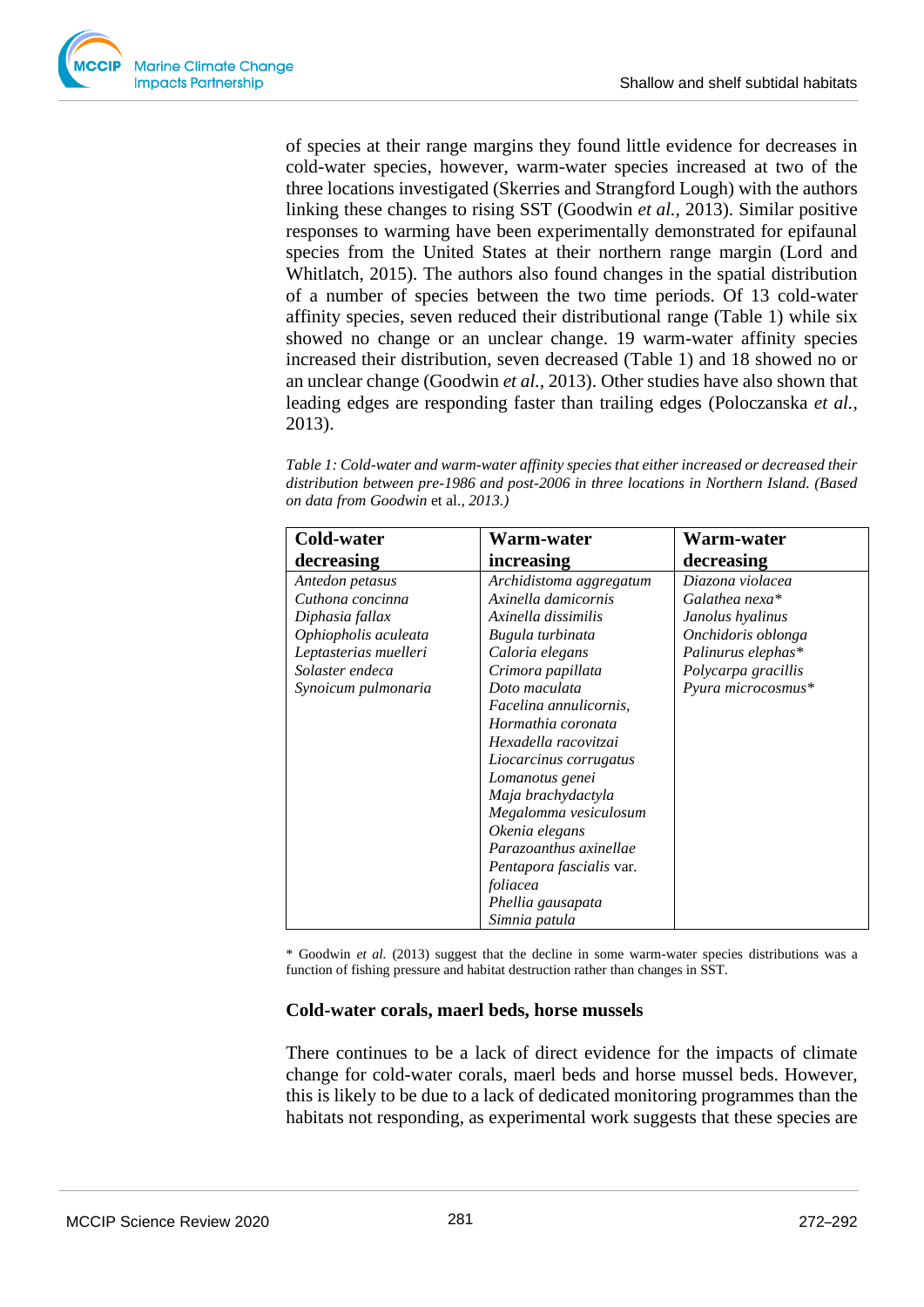

vulnerable to both warming and ocean acidification (Martin and Hall-Spencer, 2017; Gibson *et al.*, 2011), with recent modelling providing predictions on the effects of ocean acidification for cold-water corals (see below).

MCCIP report cards have recently been developed for all these habitats and can be found at [http://www.mccip.org.uk/adaptation-action/climate-change](http://www.mccip.org.uk/adaptation-action/climate-change-and-marine-conservation/)[and-marine-conservation/](http://www.mccip.org.uk/adaptation-action/climate-change-and-marine-conservation/)

## **Synthesis**

Our comprehensive review of the literature identified thirteen new studies published since the 2013 annual report on observations of species responses to climate change in UK shallow and shelf seas. On the whole, these showed that many species across ecosystems were responding to climate change, but this was not universal and in many cases was dependent on where the study was performed in relation to the species biogeographic range. A couple of studies found that leading edges were responding more quickly than trailing edges, which has also been observed at the global scale. In addition, a number of studies identified the interactive effects of other climate and non-climate stressors as well as the influence of life history traits on observed outcomes.

# **3. WHAT COULD HAPPEN IN THE FUTURE?**

The 2013 MCCIP Annual Report Card primarily based predictions of future change on qualitative assessments of the drivers of change, including natural and anthropogenic causes, and how this was likely to alter species distributions. Since then, four studies using environmental niche models have been published providing predictions of species range shifts under different climate models and scenarios. This provides managers and policymakers with specific information to allow planning as well as providing a null model, which researchers can use to disentangle non-climate drivers and biotic interactions to help explain why species may not be tracking these models precisely.

## **3.1 Soft-sediment benthos**

Infaunal and epifaunal species, collected from three North Sea data sets spanning 1999–2004, were chosen based on (1) being characteristic of at least one North Sea community; (2) high abundance; or (3) having an important role as an ecosystem engineer (Weinert *et al.,* 2016). An Ecological Niche Model (ENM) based on IPCC SRES scenario A1B climate model (Nakicenovic and Swart, 2000; mean 2.8°C; range 1.7–4.4°C) was then used to predict the 2099 distribution of the 75 chosen species. The model predicted bottom temperature increases of 0.15–5.4°C across the North Sea with an increase in salinity of 1.7 in the northern North Sea and off the Dutch and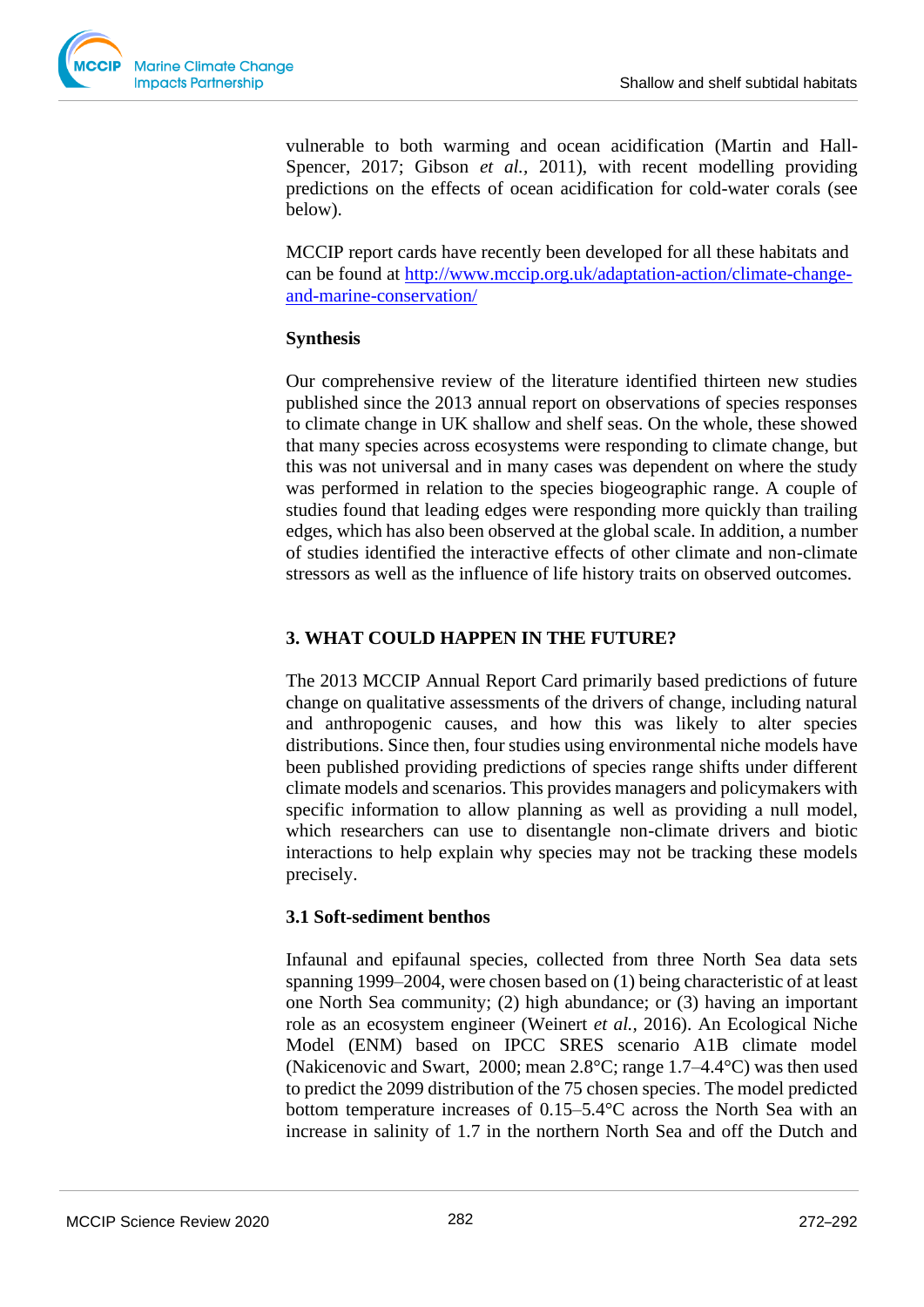

Belgian coasts. For 18 (50%) of 36 epifaunal species the ENM predicted a northward range shift with the brittle star, *Ophiothrix fragilis*, predicted to shift up to 109 km, and 65% of all epifaunal species investigated were predicted to shift their range between 10 and 50 km. A further 18 (50%) epifaunal species were predicted to shift southwards with 16 of the18 species shifting in a south-easterly direction. The hermit crab, *Pagurus prideaux* and its associated cloak anemone, *Adamsia carciniopados* were predicted to shift southwards by 105 km, with 50% of all species predicted to shift 10–50 km. A greater number of infaunal species are expected to shift their distribution in a more-expected northward direction (77%). Shifts of 60 km or more were predicted for the bivalves *Nucula nitidosa* (60 km) and *Ennucula tenuis* (76 km), the brittle star *Acrocnida brachiata* (60 km), the amphipod *Harpinia antennaria* (75 km) and the mollusc *Chaetoderma nitidulum* (88 km). Overall, 60% of species were predicted to shift ranges by 10–50 km towards the north. Only 9% of infaunal species were predicted to shift range towards the south (Weinert *et al.,* 2016). The potentially unexpected southward shifts, particularly for epifauna, may be a consequence of regional conditions and other interacting affects (Junker *et al.,* 2012; VanDerWal *et al.,* 2012) as well as a key habitat barrier in the North Sea being the 50 m contour separating the shallow southern North Sea with the deeper northern North Sea. That may act as a barrier to northward extension of some species (Weinert *et al.,* 2016)

In terms of changes in habitat space, 58% of epifauna and 72% of infauna were predicted to see a reduction in the availability of suitable habitat, while 38% of epifauna and 2% of infauna were expected to experience range expansion. Greater habitat loss was predicted for northward-shifting species due to an environmental barrier along the 50 m contour separating the shallower southern with the deeper northern North Sea, with a number of characteristic species and some ecosystem engineers being at particular risk (Weinert *et al.,* 2016). Changes in community structure could alter ecosystem functioning and trophodynamics of North Sea benthic habitats. In turn this may impact important ecosystem services, e.g. biogeochemical processes, nutrient cycling, water quality, fisheries. For example, predicted loss of ecosystem engineers such as the burrowing shrimp *Callianassa subterranea* and the sea urchin *Brissopsis lyrifera* could alter community structure and ecosystem functioning (Weinert *et al.,* 2016). At the same time, changes in the distribution and abundance of benthic communities may alter trophodynamics and competition (Kirby *et al.,* 2007). However, such ecosystem-level responses will depend on the species involved, with some studies suggesting ecosystem functioning and service provision remaining stable over long periods of time (Clare *et al.,* 2015; Frid and Caswell, 2015).

## **3.2 Canopy-forming algae**

A number of recent studies have used Ecological Niche Models (ENMs) to provide predictions of changes in the abundance and distribution of European kelp species to future warming. Raybaud *et al.* (2013) used two climate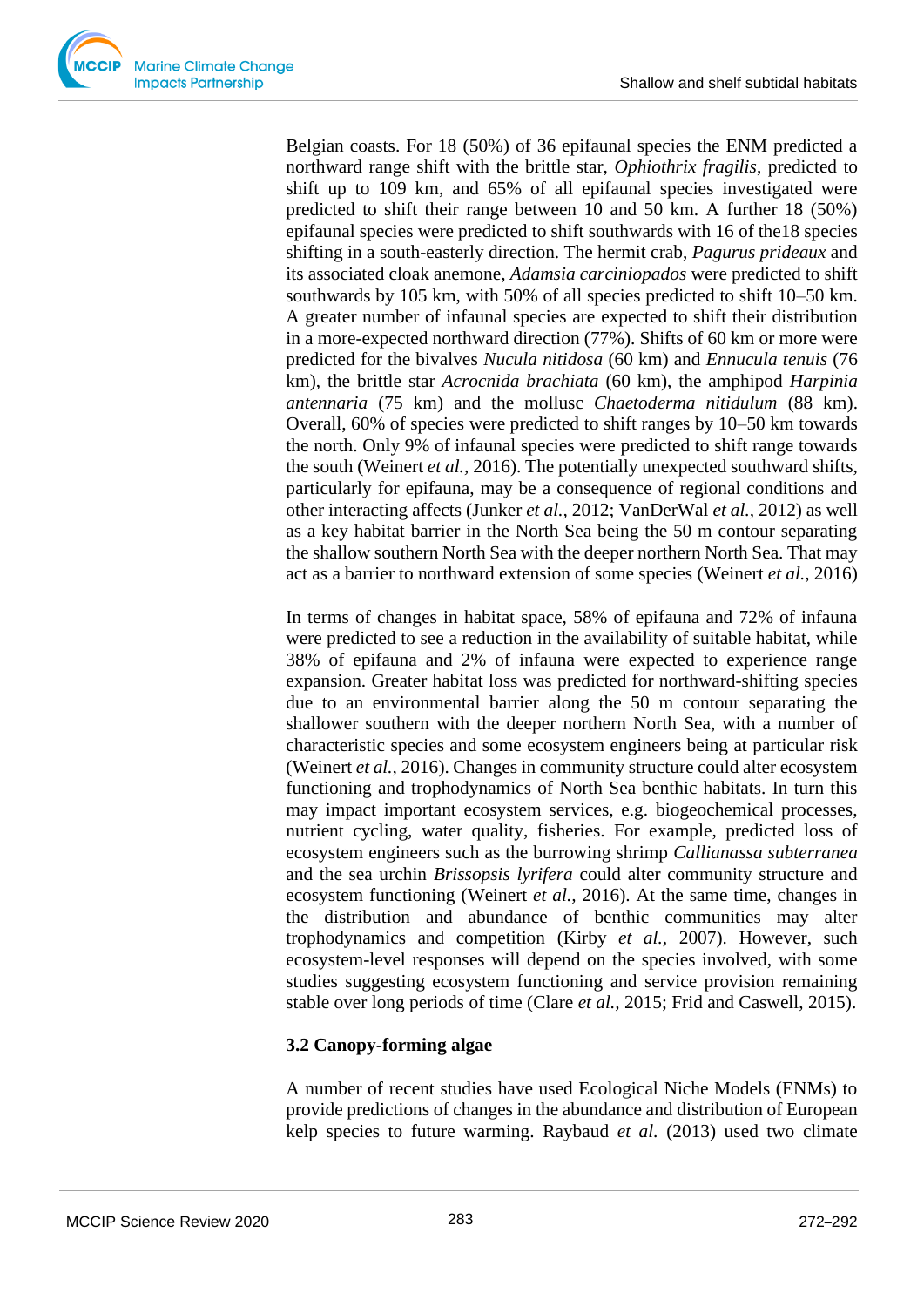models (CNRM-CM5 and MPI-ESM-LR) and three Representative Concentration Pathways (RCP: 2.6, 4.5, 8.5 – see Table 2 for an explanation of these RCPs and predicted temperature changes) to calculate the average probability of occurrence of *L. digitata*. Depending on the magnitude of warming their models suggest that by 2020 there will be a reduction in the abundance of *L. digitata* across much of southern and central England and Wales (English Channel, Western English Channel, Celtic Seas and Irish Sea) with 50 to100% of their model runs predicting loss of this species in parts of these regions by 2050. By 2050 it is likely that Scottish populations will also have experienced a reduction in abundance, however, this species is likely to persist in Scotland beyond the end of the century (Raybaud *et al.,* 2013). Another study using ENMs based on two climate models (AOGCM and MIROC5) and two climate change scenarios (RCP2.6 and 8.5) predicted by 2090–2100 that the warm-water kelp *L. ochroleuca*, currently limited to south-west England, would remain stable in its current range, but expand through south-west England and Wales under RCP 2.6 and throughout the entire UK where suitable habitat exists (i.e. southern and south-west England, Wales, Northern Ireland and western and northern Scotland, including the Orkney and Shetland Islands) under RCP8.5 (Assis *et al.,* 2018). In contrast, *L. hyperborea* and *A. esculenta* would be lost from southern England and Wales under RCP8.5, but persist in these regions under RCP2.6 (Assis *et al.,* 2018). Under RCP 8.5, loses of *S. latissima* and *L. digitata* are predicted in south-west England by 2090–2100, but these species remain stable throughout the rest of the UK (Assis *et al.,* 2018). The predicted range contraction for *L. digitata* is slightly more conservative than that reported by Raybaud *et al.* (2013) and is likely a result of different methodologies, climatic predictors and climate models used. Assis *et al.* (2018) also suggested that *S. polychides* populations would remain stable in the UK.

*Table 2: IPCC Assessment Report AR5 projections of global warming (°C) (Stocker et al, 2013.)*

|                                            | 2046-2065                    | 2081-2100                    |
|--------------------------------------------|------------------------------|------------------------------|
| <b>Scenario</b>                            | <b>Mean and likely range</b> | <b>Mean and likely range</b> |
| RCP2.6 (emissions peak   $1.0 (0.4-1.6)$ ) |                              | $1.0(0.3-1.7)$               |
| $2010-2020$ and then drop)                 |                              |                              |
| RCP4.5 (emissions peak   $1.4(0.9-2.0)$ )  |                              | $1.8(1.1-2.6)$               |
| 2040 and then drop)                        |                              |                              |
| RCP8.5 (emissions rise   $2.0 (1.4-2.6)$ ) |                              | $3.7(2.6-4.8)$               |
| throughout $21st$ century)                 |                              |                              |

It is important to note that while ENMs have provided accurate predictions of species current distributional range (Raybaud *et al.,* 2013; Assis *et al.,* 2018), they do not take into account biotic interactions (e.g. competition, predation, facilitation) which have been shown to mediate species responses to climate change and may change in the future. In addition, ENMs generally assume that species have similar thermal tolerances throughout the species range.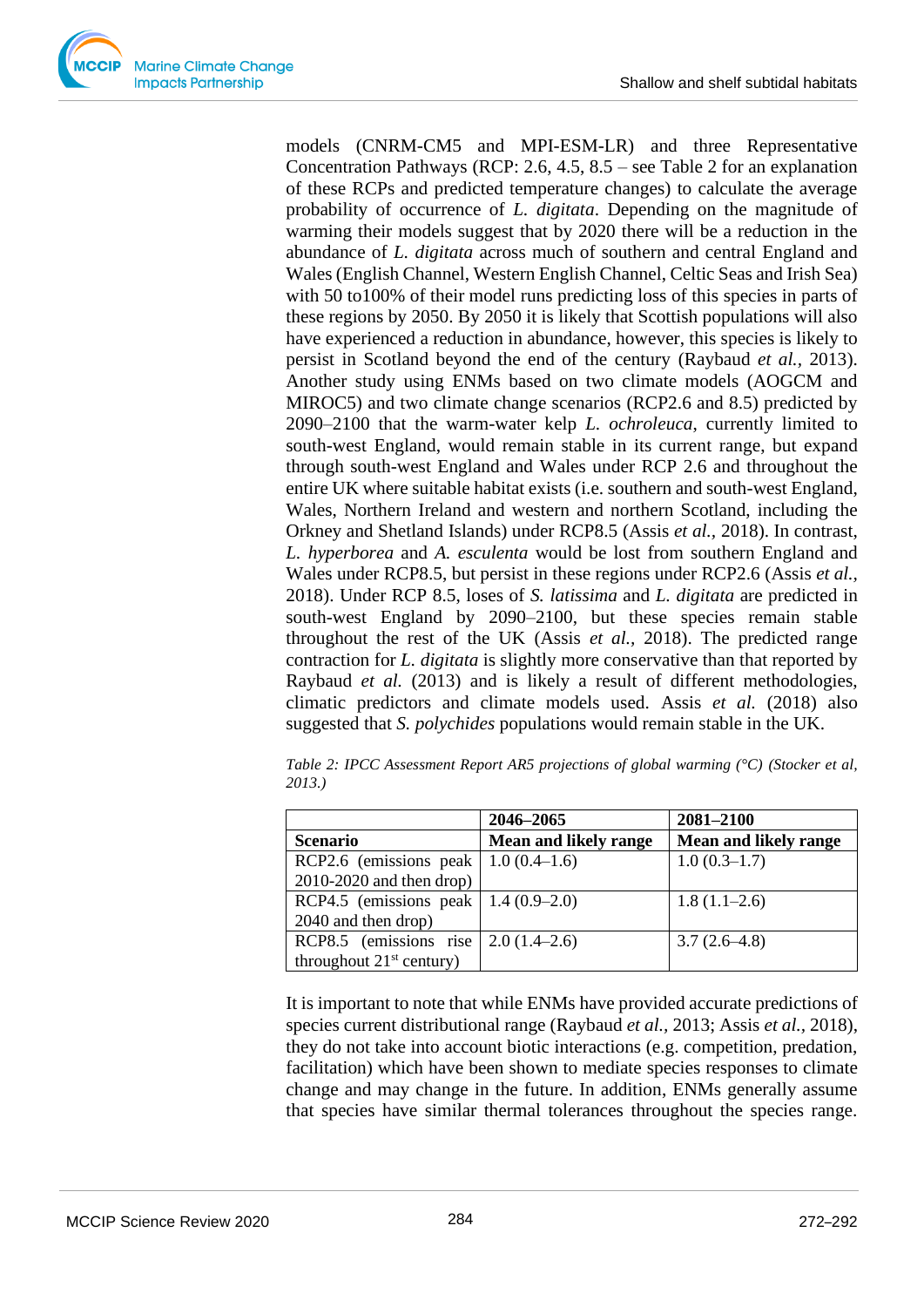

Recent analysis suggests that this is unlikely to be the case, especially for macroalgae that have limited dispersal ability, meaning that local thermal adaptation is common (King *et al.,* 2017a). This might mean that species at the centre of their range may be equally susceptible to relative increases in temperature as those at their trailing (equatorward) range edge (King *et al.* 2017a). More work has to be done to investigate the prevalence of local thermal adaptation to ensure predicted range shifts using ENMs are as accurate as possible.

Kelps are considered ecosystem engineers providing habitat and food which supports highly diverse communities, including species of commercial importance (Smale *et al.* 2013; Wernberg *et al.* 2018). Changes in the relative abundance or distribution of different kelp species may, therefore, have knock-on effects for the wider community. While superficially similar, recent research has demonstrated that stipes of the cold-water species dominant, *L. hyperborea* support 12 times as many sessile taxa (flora and fauna) and over 3600 times as much epibiota biomass as the warm water species, *L. ochroleuca* (Teagle and Smale, 2018). This was primarily due to 55% of *L. ochroleuca* stipes being completely devoid of any epiphytic material whereas there were no *L. hyperborea* stipes devoid of epiphytes (Teagle and Smale, 2018). Epiphytes provide food and shelter for a diverse assemblage of epifaunal species with in excess of 60 species and 55,000 individuals found on *L. hyperborea* stipes in Norway (Christie *et al.,* 2003). Teagle and Smale (2018) also showed that holdfast communities differed between these species, though to a lesser extent than the stipes, supporting previous research which compared *L. ochorleuca* holdfast communities with the colder-water species *L. digitata* (Blight and Thompson 2008). Few organisms directly consume live kelp in the UK, however kelp detrital material is consumed by a range of organisms both within and outside kelp forests. Of those species that do directly graze kelp it has been found that higher densities are associated with the warm water species compared to *L. hyperborea* and in feeding trials *L. ochroleuca* is preferentially consumed (Pessarrodona *et al.,* 2018). These authors have also shown that *L. ochroleuca* accumulated and released 80% more biomass than *L. hyperborea*, with this occurring throughout the year rather than being primarily limited to specific seasons in the cold-water species. Moreover, *L. ochroleuca* detrital material broke down over six times faster than the cold water species (Pessarrodona *et al.,* 2018). Collectively these results suggest that climate mediated changes in kelp identity may result in wide scale ecological change that has implications for higher order consumers such as crustaceans and finfish and therefore fisheries and society.

## **3.3 Cold water corals**

The scleractinian cold-water coral, *Lophelia pertusa*, forms deep-water reefs which act as a habitat supporting a rich diversity of associated species including species of commercial importance (Biber *et al.,* 2014). The majority of *L. pertusa* reefs are concentrated in the North Atlantic, and in a UK context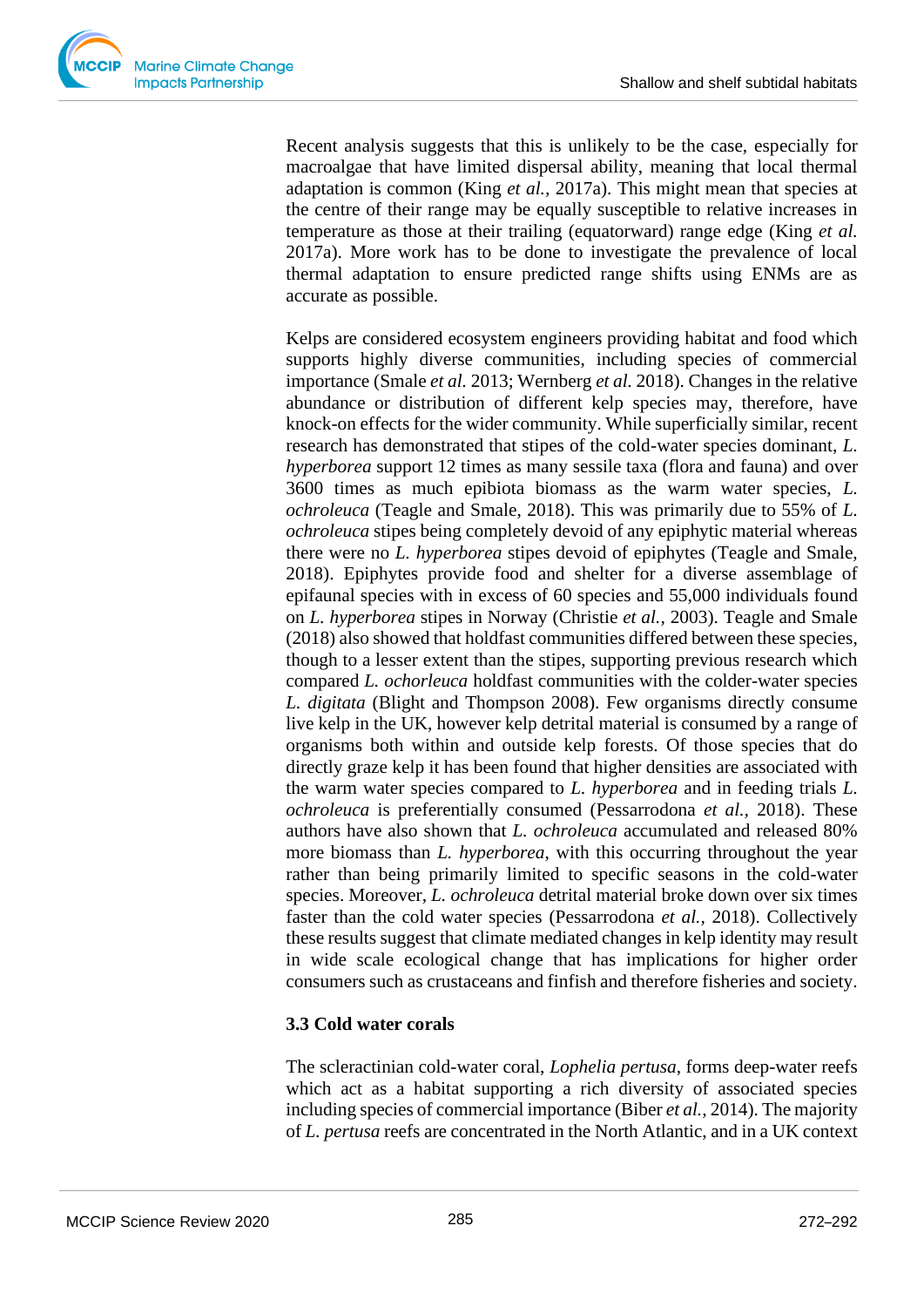

off the coasts of Northern Ireland, western and northern Scotland (Jackson *et al.,* 2014). While damage to reefs by commercial fishing practices remains and is predicted to continue to be the key threat to cold water corals, they may also be particularly susceptible to climate change. As a result of ocean acidification the Aragonite Saturation Horizon (ASH) is expected to become shallower resulting in cold-water corals, particularly reefs formed by dead coral skeletons, experiencing ocean chemistry conditions leading to dissolution of coral skeletons. Jackson *et al.* (2014) modelled ASH under four climate change scenarios (IS92a 'business as usual', IPCC SRES emission scenarios A2 and B1 and a SRES A2 No-Warming simulation [NW]) for the years 2020, 2040, 2060, 2080 and 2099. They found under A2 and B1 scenarios ASH is unlikely to reach the UK Exclusive Economic Zone (EEZ) prior to 2040, while IS92a predicted that ASH shoaling would incorporate a small proportion of reefs  $\langle 0.01\% \rangle$  by 2020, 0.6% by 2040 and 88% by 2060 (Jackson *et al.,* 2014). By 2060, under the A2 scenario, 15% of reefs would be in undersaturated areas with this increasing to 39% by 2080. While ASH had not reached reefs by 2020 under NW, 13%, 23% and 76% of reefs would be in areas of aragonite under-saturation by 2040, 2060 and 2080, respectfully. Interestingly, the interaction between fishing pressure and aragonite under-saturation is predicted to lead to reef loss of 1% by 2040 under NW, increasing to 3% by 2060, while under A2 2% of reefs are predicted to be lost by 2060. Models do, however, suggest that while extensive areas will be undersaturated, 47 and 15% of live reef may persist by 2080 under A2 and NW, respectfully. Moreover, shallower reefs are likely to remain above ASH and if under some form of conservation protection may be relatively unaffected by ocean acidification (Jackson *et al.,* 2014). The authors highlight the need to protect areas of reef from fishing pressures that may be above the ASH in the future, but also highlight that there is still little understanding of the true extent of cold-water corals in the UK EEZ, that fishing impacts are poorly monitored and there is little understanding of the impacts of multiple stressors on this system (Jackson *et al.,* 2014).

# **3.4 Maerl beds**

Maerl beds are made up of living and dead calcareous red algae and support high levels of diversity (see recent Maerl Beds MCCIP Report Card [http://www.mccip.org.uk/media/1812/mccip-maerl-report-card\\_second\\_run](http://www.mccip.org.uk/media/1812/mccip-maerl-report-card_second_run-v3.pdf)[v3.pdf\)](http://www.mccip.org.uk/media/1812/mccip-maerl-report-card_second_run-v3.pdf). Maerl beds are considered to be particularly susceptible to changes in ocean carbonate chemistry, with experiments demonstrating reduced growth rates and structural integrity after ecologically realistic long-term (20 months) exposure to predicted carbonate chemistry conditions (Sordo *et al.,* 2018). Increases in SST/SBT are also likely to impact maerl beds as the development of reproductive conceptacles and growth optimally occur at lower temperatures (Martin and Hall-Spencer, 2017) than those predicted for UK waters into the future.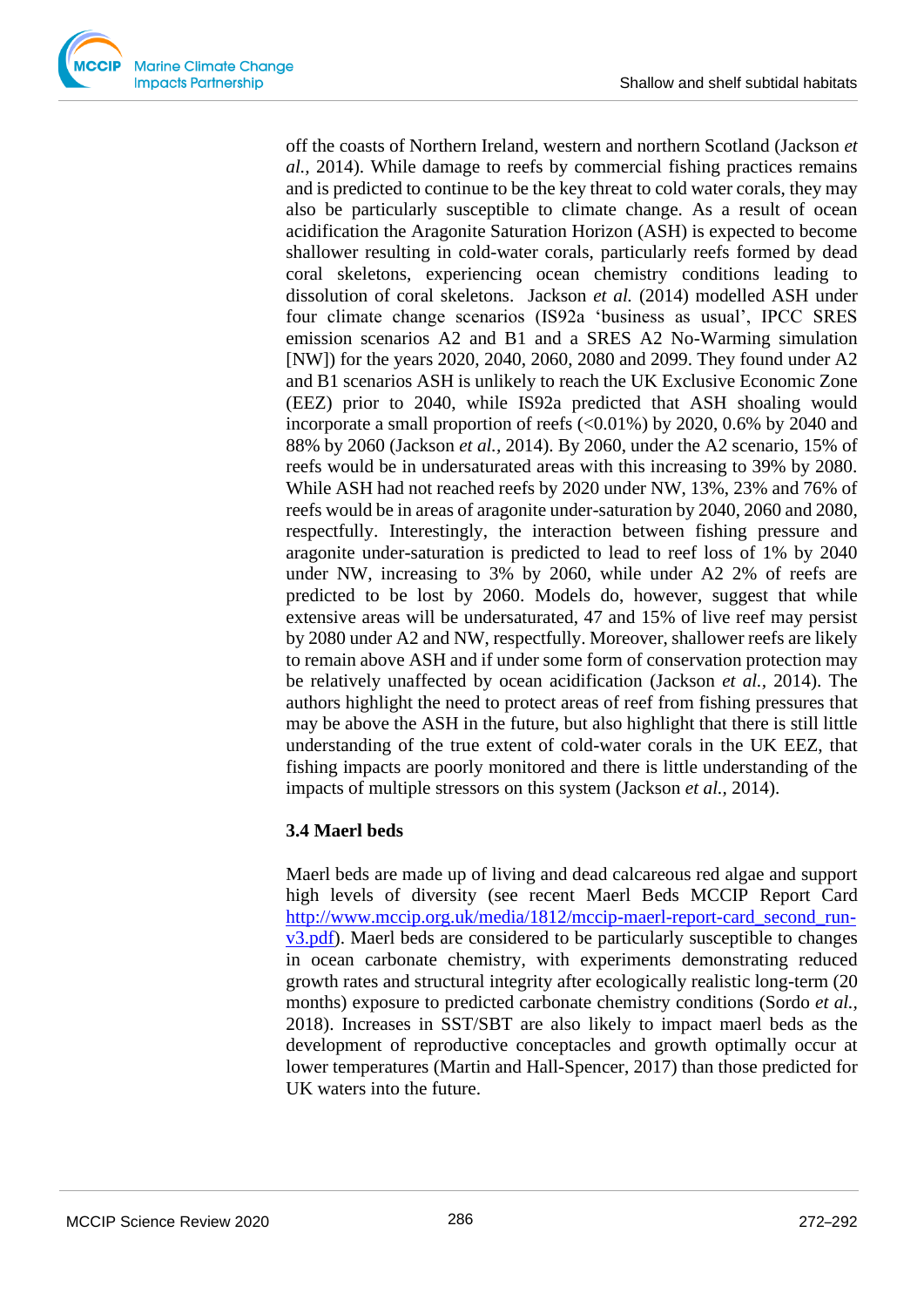

## **4. CONFIDENCE ASSESSMENT**









While there has been a substantial increase in the number of studies investigating the impacts of climate change in the UK's shallow and shelf seas since the last relevant MCCIP Report Card in 2013, we would suggest that this is for a limited number of species and over a limited spatial scale. For example, there is strong evidence that some species of kelp are responding to changes in temperature, but we know little about how this is affecting the large number of species reliant on kelp forests for habitat and food. We are also increasingly confident of the drivers of change in infaunal communities associated with a single long-term monitoring site in the North Sea, but have much less knowledge regarding the rest of the North Sea and other regions of the UK. For this reason, we assess that the observational evidence has increased from Low to Medium since the last review, but the level of consensus remains low.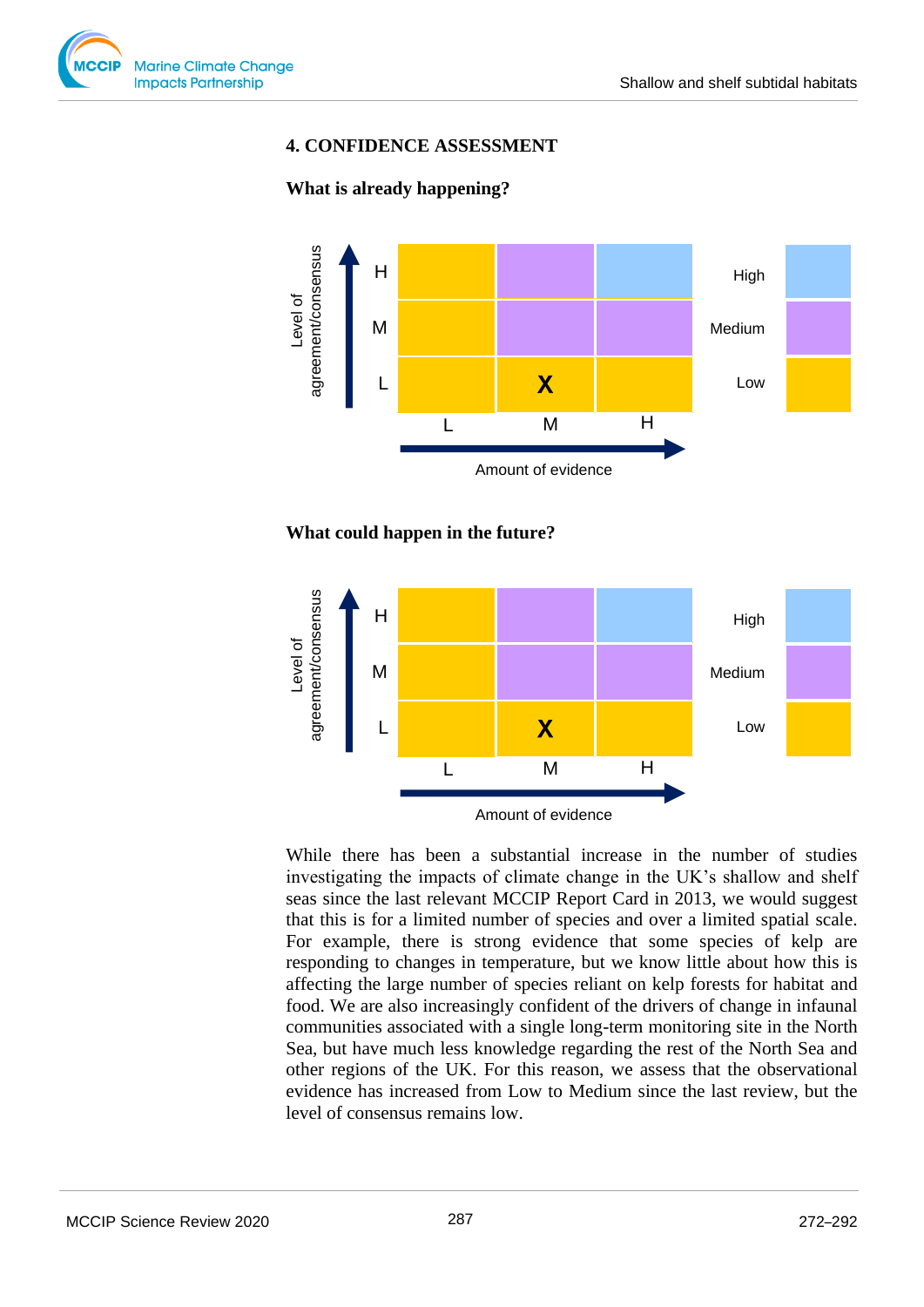ENMs are becoming increasingly sophisticated and estimate current species distributions with some confidence, but again these are limited to a small number of taxa. In addition, such models do not take into account interacting stressors or changes in biotic interactions that may occur in response to climate change. We therefore suggest that the evidence from models has moved from Low to Medium since the last review, but the level of consensus is still low due to the limited number of taxa investigated and the range of interacting factors that are not included in ENMs.

## **5. KEY CHALLENGES AND EMERGING ISSUES**

## **Key challenges**

- 1. Few of the studies presented here are based on long-term time–series data with most studies comparing two time periods which reduces the strength of the inferences that can be made as it is impossible to separate year-toyear variability in population dynamics from the climate signature. It is therefore vital that monitoring programmes are put in place to characterise year-to-year variability in population dynamics, identify change to ensure healthy and diverse seas now, and into the future.
- 2. A number of taxa highlighted in this review provide habitat and food for a diverse community of associated taxa and as such are considered ecosystem engineers (e.g. kelp forests, cold-water corals, maerl beds). While we are seeing changes in the structure of some of these habitats we have much less of an understanding of the implications of this for the functioning of these systems and for the goods and services these habitats provide human society. While it is important to describe changes in the abundance and distribution of these habitat formers it is also important to move beyond this to begin to understand the consequences of these changes to the wider community. Where such studies are occurring, substantial differences in structure and functioning are being observed (e.g. Pessarrodona *et al.,* 2018; Teagle and Smale, 2018).
- 3. Most of the systems examined here are subject to multiple climate and non-climate stressors. As seen above, long-term data series and moresophisticated analyses can facilitate separation of different stressors, but for most species and ecosystems this is still a challenge especially as for many species and ecosystems existing baselines are still not fully elucidated, e.g. cold-water corals. It is therefore important to understand the various drivers of change which likely requires complementary approaches, including long-term monitoring, experimental studies allowing the elucidation of cause-and-effect as well as modelling of studies that incorporate a broad range of potential drivers so the relative importance of particular drivers can be determined.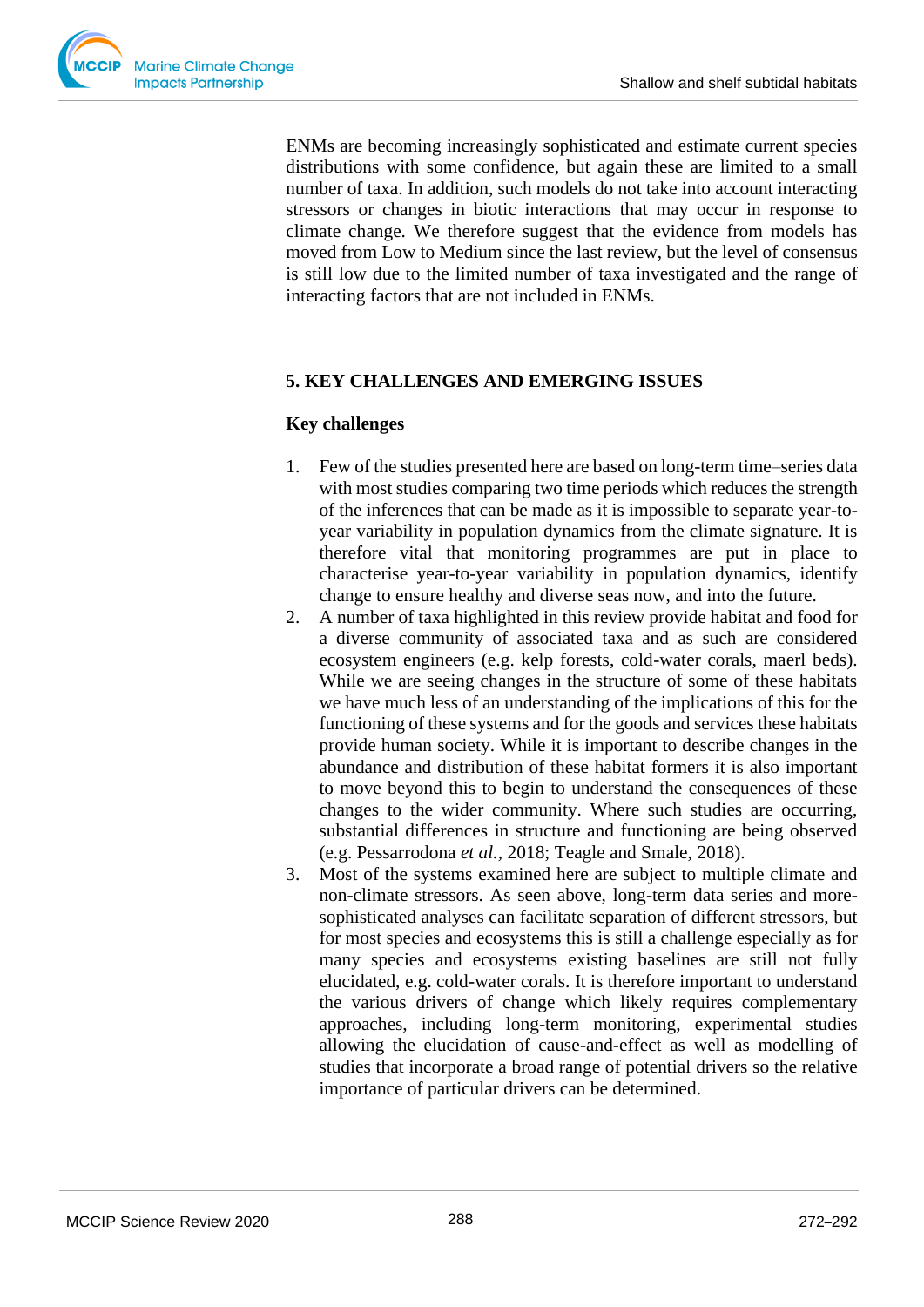

## **Emerging Challenges**

- 1. There is strong observational and empirical evidence that multiple stressors reduce the resistance and resilience of natural systems. As a global stressor, climate change is impossible to manage at a regional scale. From a policy perspective, difficult and cross-sectoral decisions will need to be made on how to manage our seas to increase their resilience in the face of these multiple stressors. For examples, policies on water quality, and managing invasive species, may make communities more resilient to climate change.
- 2. To date, most focus has been on decadal scale climate change for which climate-change predictions are relatively robust. Since that last review it has become increasingly apparent that extreme events such as increased storminess and marine heatwaves may play a disproportionate role in altering species abundances and ranges as well as driving local extinctions (Wernberg *et al.,* 2016; Smale *et al.,* 2019). The scale and impact of these stochastic events are hard to predict, which will make policy decisions difficult.

## **REFERENCES**

- Assis, J., Araujo, M.B. and Serrao, E.A. (2018) Projected climate changes threaten ancient refugia of kelp forests in the North Atlantic. *Global Change Biology*, **24**, E55–E66.
- Behrenfeld, M.J., O'Malley, R.T., Siegel, D.A., McClain, C.R., Sarmiento, J.L., Feldman, G.C. *et al.* (2006) Climate-driven trends in contemporary ocean productivity. *Nature*, **444**, 752.
- Biber, M.F., Duineveld, G.C.A., Lavaleye, M.S.S., Davies, A.J., Bergman, M.J.N. and van den Beld, I.M.J. (2014) Investigating the association of fish abundance and biomass with cold-water corals in the deep Northeast Atlantic Ocean using a generalised linear modelling approach. *Deep Sea Research Part II Topical Studies in Oceanography*, **99**, 134–145.
- Birchenough, S.N., Bremner, J., Henderson, P., Hinz, H., Jenkins, S., Mieszkowska, N. *et al.* (2013) Impacts of Climate Change on Shallow and Shelf Subtidal Habitats. *MCCIP Science Review* 2013, 193-203.
- Blanchard, J.L., Jennings, S., Holmes, R., Harle, J., Merino, G., Allen, J.I. *et al.* (2012) Potential consequences of climate change for primary production and fish production in large marine ecosystems. *Philosophical Transactions of the Royal Society of London B: Biological Sciences*, **367**, 2979–2989.
- Blight, A.J. and Thompson, R.C. (2008) Epibiont species richness varies between holdfasts of northern and southerly distributed kelp. *Journal of the Marine Biological Association of the United Kingdom*, **88**, 457–469.
- Boyce, D.G., Lewis, M.R. and Worm, B. (2010) Global phytoplankton decline over the past century. *Nature*, **466**, 591.
- Buchanan, J.B. (1993) Evidence of benthic pelagic coupling at a station off the Northumberland coast. *Journal of Experimental Marine Biology and Ecology*, **172**, 1–10.
- Buchanan, J.B. and Moore, J.J. (1986) Long-term studies at a benthic station off the coast of Northumberland. *Hydrobiologia*, **142**, 121–127.
- Buchanan, J.B., Sheader, M. and Kingston, P.F. (1978) Sources of Variability in the Benthic Macrofauna off the South Northumberland Coast, 1971–1976. *Journal of the Marine Biological Association of the United Kingdom*, **58**, 191–209.
- Christie, H., Jørgensen, N.M., Norderhaug, K.M. and Waage-Nielsen, E. (2003) Species distribution and habitat exploitation of fauna associated with kelp (*Laminaria hyperborea*) along the Norwegian Coast. *Journal of the Marine Biological Association of the United Kingdom*, **83**, 687–699.
- Clare, D.S., Robinson, L.A. and Frid, C.L.J. (2015) Community variability and ecological functioning: 40 years of change in the North Sea benthos. *Marine Environmental Research*, **107**, 24–34.
- Clare, D.S., Spencer, M., Robinson, L.A. and Frid, C.L.J. (2017) Explaining ecological shifts: the roles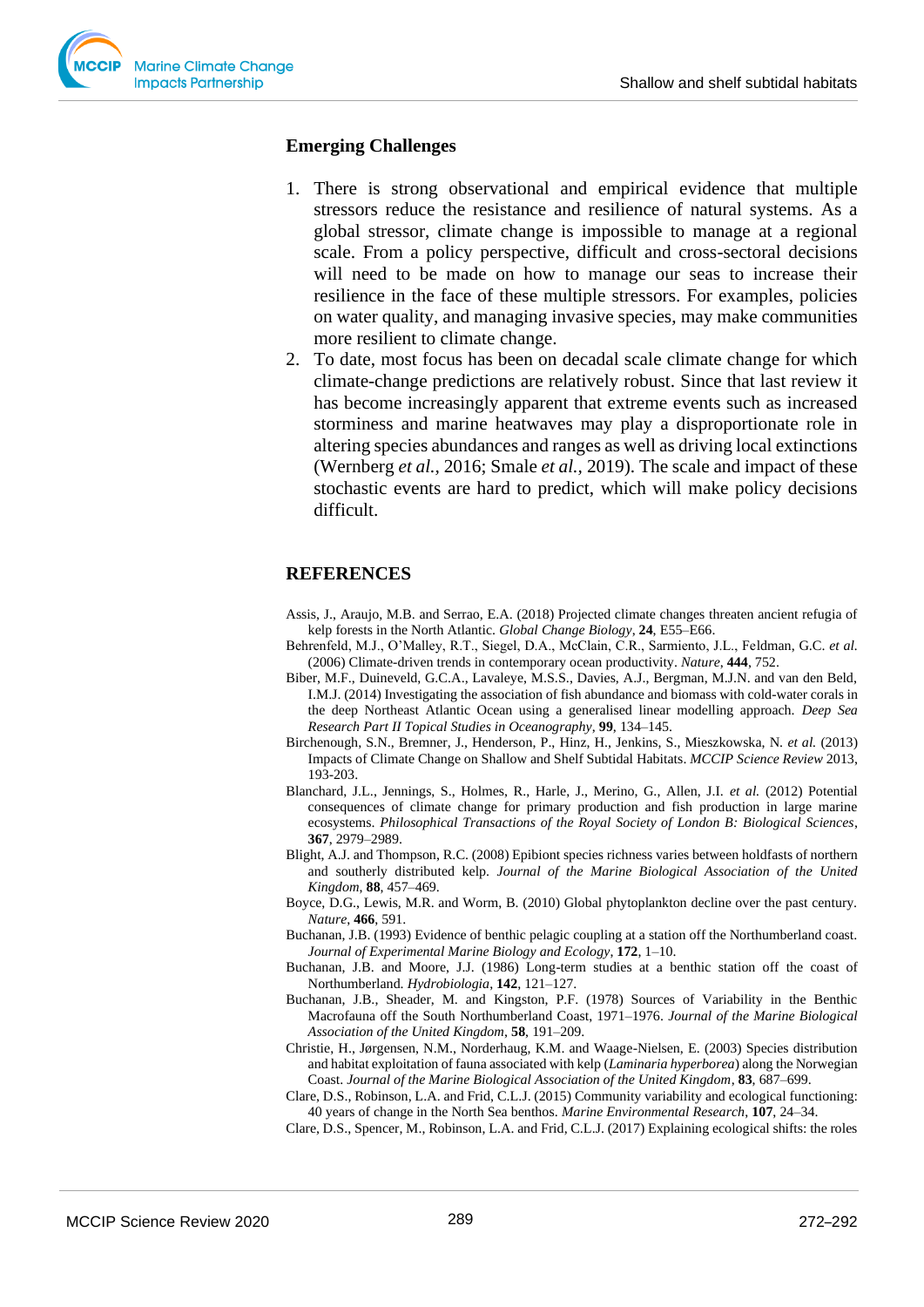of temperature and primary production in the long-term dynamics of benthic faunal composition. *OIKOS*, **126**, 1123–1133.

- Dulvy, N.K., Rogers, S.I., Jennings, S., Stelzenmuller, V., Dye, S.R. and Skjoldal, H.R. (2008) Climate change and deepening of the North Sea fish assemblage: a biotic indicator of warming seas. *Journal of Applied Ecology*, **45**, 1029–1039.
- Dunstan, P.K., Foster, S.D., King, E., Risbey, J., O'Kane, T.J., Monselesan, D. *et al.* (2018) Global patterns of change and variation in sea surface temperature and chlorophyll a. *Scientific Reports*, **8**, 14624.
- Frid, C.L.J., Buchanan, J.B. and Garwood, P.R (1996) Variability and stability in the benthos: twentytwo years of monitoring off Northumberland. *ICES Journal of Marine Science*, **53**, 978–980.
- Frid, C.L.J. and Caswell, B.A. (2015) Is long-term ecological functioning stable: The case of the marine benthos? *Journal of Sea Research*, **98**, 15–23.
- Frid, C.L.J., Garwood, P.R. and Robinson, L.A. (2009) The North Sea benthic system: a 36 year timeseries. *Journal of the Marine Biological Association of the United Kingdom*, **89**, 1–10.
- Frölicher, T.L., Fischer, E.M. and Gruber, N. (2018) Marine heatwaves under global warming. *Nature*, **560**, 360–364.
- Gibson, R.N., Atkinson, J.A.R., Gordon, J.D.M, Smith, I.P. and Hughes, D. J (eds) (2011) Impact of ocean warming and ocean acidification on marine invertebrate life history stages: Vulnerabilities and potential for persistence in a changing ocean. *Oceanography and Marine Biology*: *An Annual Review*, **49**, 1–42.
- Goodwin, C.E., Strain, E.M.A., Edwards, H., Bennett, S.C., Breen, J.P. and Picton, B.E. (2013) Effects of two decades of rising sea surface temperatures on sublittoral macrobenthos communities in Northern Ireland, UK. *Marine Environmental Research*, **85**, 34–44.
- Harvey, B.P., Gwynn-Jones, D. and Moore, P.J. (2013) Meta-analysis reveals complex marine biological responses to the interactive effects of ocean acidification and warming. *Ecology and Evolution*, **3**, 1016-1013.
- Henderson, P.A. and Bird, D.J. (2010) Fish and macro-crustacean communities and their dynamics in the Severn Estuary. *Marine Pollution Bulletin*, **61**, 100–114.
- Henderson, P.A., Seaby, R.M. and Somes, J.R. (2006) A 25-year study of climatic and densitydependent population regulation of common shrimp *Crangon crangon* (Crustacea : Caridea) in the Bristol Channel. *Journal of the Marine Biological Association of the United Kingdom,* **86**, 287– 298.
- Henderson, P.A., Seaby, R.M.H. and Somes, J.R. (2011) Community level response to climate change: The long-term study of the fish and crustacean community of the Bristol Channel. *Journal of Experimental Marine Biology and Ecology*, **400**, 78–89.
- Hiddink, J.G., Burrows, M.T. and Molinos, J.G. (2015) Temperature tracking by North Sea benthic invertebrates in response to climate change. *Global Change Biology*, **21**, 117–129.
- Hinz, H., Capasso, E., Lilley, M., Frost, M. and Jenkins, S. (2011) Temporal differences across a biogeographical boundary reveal slow response of sub-littoral benthos to climate change. *Marine Ecology Progress Series*, **423**, 69–82.
- Jackson, E.L., Davies, A.J., Howell, K.L., Kershaw, P.J. and Hall-Spencer, J.M. (2014) Future-proofing marine protected area networks for cold water coral reefs. *ICES Journal of Marine Science*, **71**, 2621–2629.
- Junker, K., Sovilj, D., Kröncke, I. and Dippner, J.W. (2012). Climate induced changes in benthic macrofauna—A non-linear model approach. *Journal of Marine Systems*, **96–97**, 90–94.
- King, N.G., McKeown, N.J., Smale, D.A. and Moore, P.J. (2017a) The importance of phenotypic plasticity and local adaptation in driving intraspecific variability in thermal niches of marine macrophytes. *Ecography*, **41,** 1469–1484.
- King, N.G., Wilcockson, D.C., Webster, R., Smale, D.A., Hoelters, L.S. and Moore, P.J. (2017b) Cumulative stress restricts niche filling potential of habitat-forming kelps in a future climate. *Functional Ecology,* **32**, 288-299*.*
- Kirby, R., Beaugrand, G., Lindley, J., Richardson, A., Edwards, M. and Reid, P. (2007) Climate effects and benthic–pelagic coupling in the North Sea. *Marine Ecology Progress Series*, **330**, 31–38.
- Kroeker, K.J., Kordas, R.L., Crim, R., Hendriks, I.E., Ramajo, L., Singh, G.S. *et al.* (2013) Impacts of ocean acidification on marine organisms: quantifying sensitivities and interaction with warming. *Global Change Biology*, **19**, 1884–96.
- Kroencke, I., Reiss, H., Eggleton, J.D., Aldridge, J., Bergman, M.J.N., Cochrane, S. *et al.* (2011) Changes in North Sea macrofauna communities and species distribution between 1986 and 2000. *Estuarine, Coastal and Shelf Science*, **94**, 1–15.
- Martin, S. and Hall-Spencer, J.M. (2017) Effects of Ocean Warming and Acidification on Rhodolith/Maërl Beds. In *Rhodolith/Maërl Beds: A Global Perspective* [Riosmena-Rodríguez, R., Nelson, W. and Aguirre, J. (eds.)]. Springer International Publishing, Cham, pp. 55–85.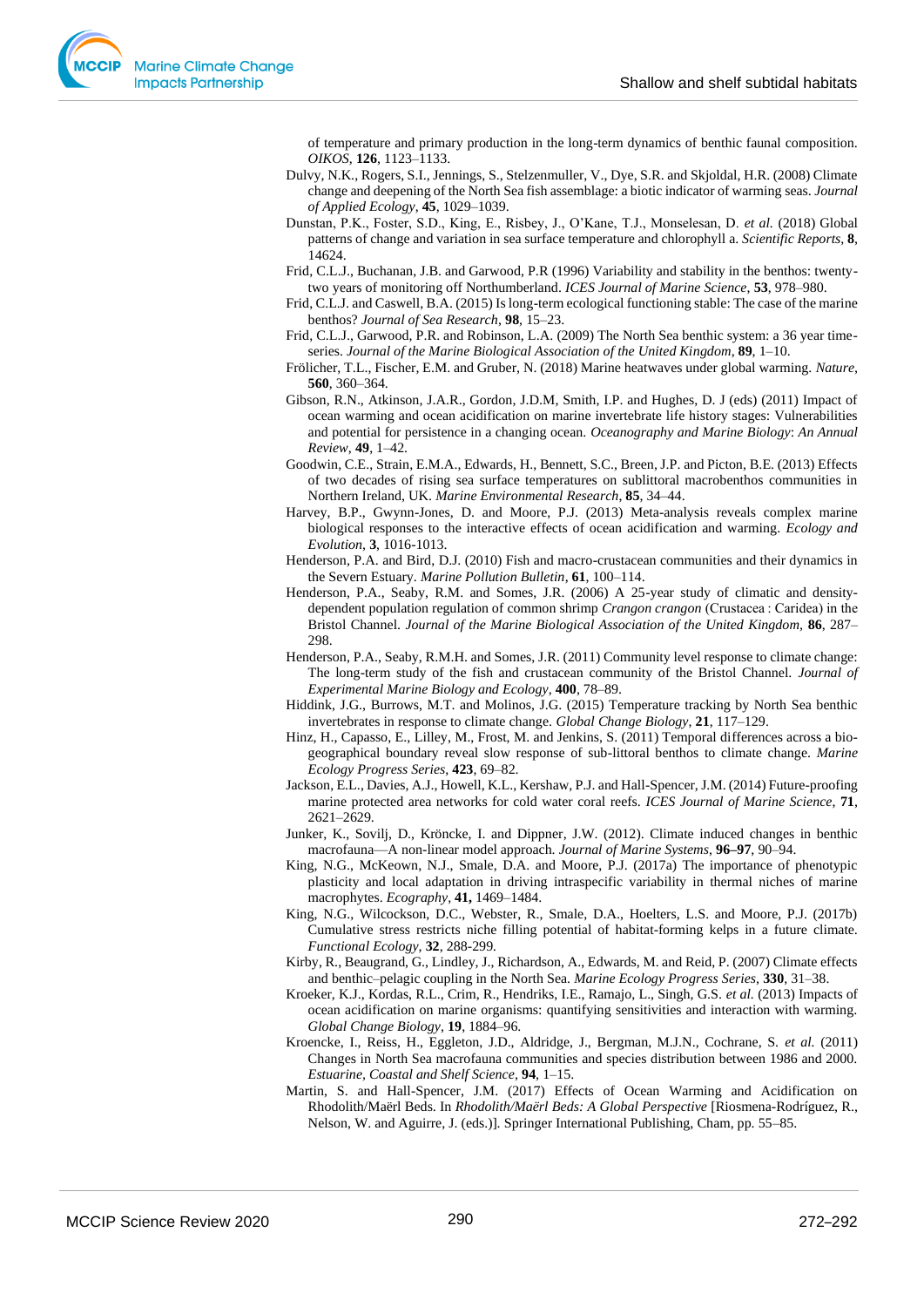- Mieszkowska, N, Burrows, M. and Sugden, H. (2020) Impacts of climate change on intertidal habitats, relevant to the coastal and marine environment around the UK, MCCIP Science Review 2020, 256–271.
- Mieszkowska, N., Kendall, M.A., Hawkins, S.J., Leaper, R., Williamson, P., Hardman-Mountford, N.J. *et al.* (2006) Changes in the Range of Some Common Rocky Shore Species in Britain – A Response to Climate Change? *Hydrobiologia*, **555**, 241–251.
- N. Nakicenovic, R. Swart (Eds.), (2000)Special report on emissions scenarios: a special report of working group III of the intergovernmental panel on climate change, Cambridge University Press, Cambridge, UK, 599 pp.
- Navarro-Barranco, C., McNeill, C.L., Widdicombe, C.E., Guerra-Garcia, J.M. and Widdicombe, S. (2017) Long-term dynamics in a soft-bottom amphipod community and the influence of the pelagic environment. *Marine Environmental Research*, **129**, 133–146.
- Neumann, H., de Boois, I., Kroencke, I. and Reiss, H. (2013) Climate change facilitated range expansion of the non-native angular crab Goneplax rhomboides into the North Sea. *Marine Ecology Progress Series*, **484**, 143–153.
- Oliver, E.C.J., Donat, M.G., Burrows, M.T., Moore, P.J., Smale, D.A., Alexander, L. V. *et al.* (2018) Longer and more frequent marine heatwaves over the past century. *Nature Communications*, **9**, 1– 12.
- Perry, A.L., Low, P.J., Ellis, J.R. and Reynolds, J.D. (2005). Climate change and distribution shifts in marine fishes. *Science*, **308,** 1912–1915.
- Pessarrodona, A., Foggo, A. and Smale, D.A. (2018) Can ecosystem functioning be maintained despite climate-driven shifts in species composition? Insights from novel marine forests. *Journal of Ecology*, **107**, 91–104.
- Plenty, S.J. (2012). Long-term changes in the zooplankton community of the Bristol Channel. PhD., University of the West of England.
- Plenty, S.J., Tweedley, J.R., Bird, D.J., Newton, L., Warwick, R.M., Henderson, P.A. *et al.* (2018) Long-term annual and monthly changes in mysids and caridean decapods in a macrotidal estuarine environment in relation to climate change and pollution. *Journal of Sea Research*, **137**, 35–46.
- Poloczanska, E.S., Brown, C.J., Sydeman, W.J., Kiessling, W., Schoeman, D.S., Moore, P.J. *et al.* (2013) Global imprint of climate change on marine life. *Nature Climate Change*, 3.
- Raybaud, V., Beaugrand, G., Goberville, E., Delebecq, G., Destombe, C., Valero, M. *et al.* (2013) Decline in Kelp in West Europe and Climate. *PLoS One*, **8 (6)**, e66044.
- Rees, H.L., Pendle, M.A., Limpenny, D.S., Mason, C.E., Boyd, S.E., Birchenough, S. *et al.* (2006) Benthic responses to organic enrichment and climatic events in the western North Sea. *Journal of the Marine Biological Association of the United Kingdom*, **86**, 1–18.
- Reiss, H., Degraer, S., Duineveld, G.C.A., Kröncke, I., Aldridge, J., Craeymeersch, J.A. *et al.* (2010) Spatial patterns of infauna, epifauna, and demersal fish communities in the North Sea. *ICES Journal of Marine Science*, **67**, 278–293.
- Smale, D.A. and Vance, T. (2015) Climate-driven shifts in species' distributions may exacerbate the impacts of storm disturbances on North-east Atlantic kelp forests. *Mar. Freshw. Res.*, **67**, 65–74.
- Smale, D.A., Burrows, M.T., Moore, P., Connor, N.O. and Hawkins, S.J. (2013) Threats and knowledge gaps for ecosystem services provided by kelp forests: a northeast Atlantic perspective. *Ecology and Evolution*, **3**(11), 4016–4038.
- Smale, D.A., Wernberg, T., Yunnie, A.L.E. and Vance, T. (2014) The rise of *Laminaria ochroleuca* in the Western English Channel (UK) and comparisons with its competitor and assemblage dominant *Laminaria hyperborea*. *Marine Ecology*, **36**(4), 1033–1044.
- Smale, D.A., Wernberg, T., Oliver, E.C.J., Thomsen, M., Harvey, B.P., Straub, S.C. *et al.* (2019) Marine heatwaves threaten global biodiversity and the provision of ecosystem services. *Nature Climate Change,* **9**, 306–312, doi: 10.1038/s41558-019-0412-1
- Sordo, L., Santos, R., Barrote, I. and Silva, J. (2018) High CO2 decreases the long-term resilience of the free-living coralline algae Phymatolithon lusitanicum. *Ecology and Evolution*, **8**, 4781–4792.
- Southward, A.J., Langmead, O., Hardman-Mountford, N.J., Aiken, J., Boalch, G.T., Dando, P.R. *et al.* (2005) Long-term oceanographic and ecological research in the western English Channel. In *Advances in Marine Biology, Vol. 47* [Southward, A.J., Tyler, P.A., Young, C.M. and Fuiman, L.A. (eds.)] pp. 1–105.
- Stocker, T., Dahe, Q., Plattner, G-K. et al. (eds). (2013) *Climate Change 2013: Working Group 1 (WG1) Contribution to the Intergovernmental Panel on Climate Change (IPCC) 5th Assessment Report (AR5)*, Cambridge University Press.
- Teagle, H. and Smale, D.A. (2018) Climate-driven substitution of habitat-forming species leads to reduced biodiversity within a temperate marine community. *Diversity and Distributions*, **24**(10), 1367–1380.
- Vance, T. (2004) Loss of the northern species Alaria esculenta from Southwest Britain and the